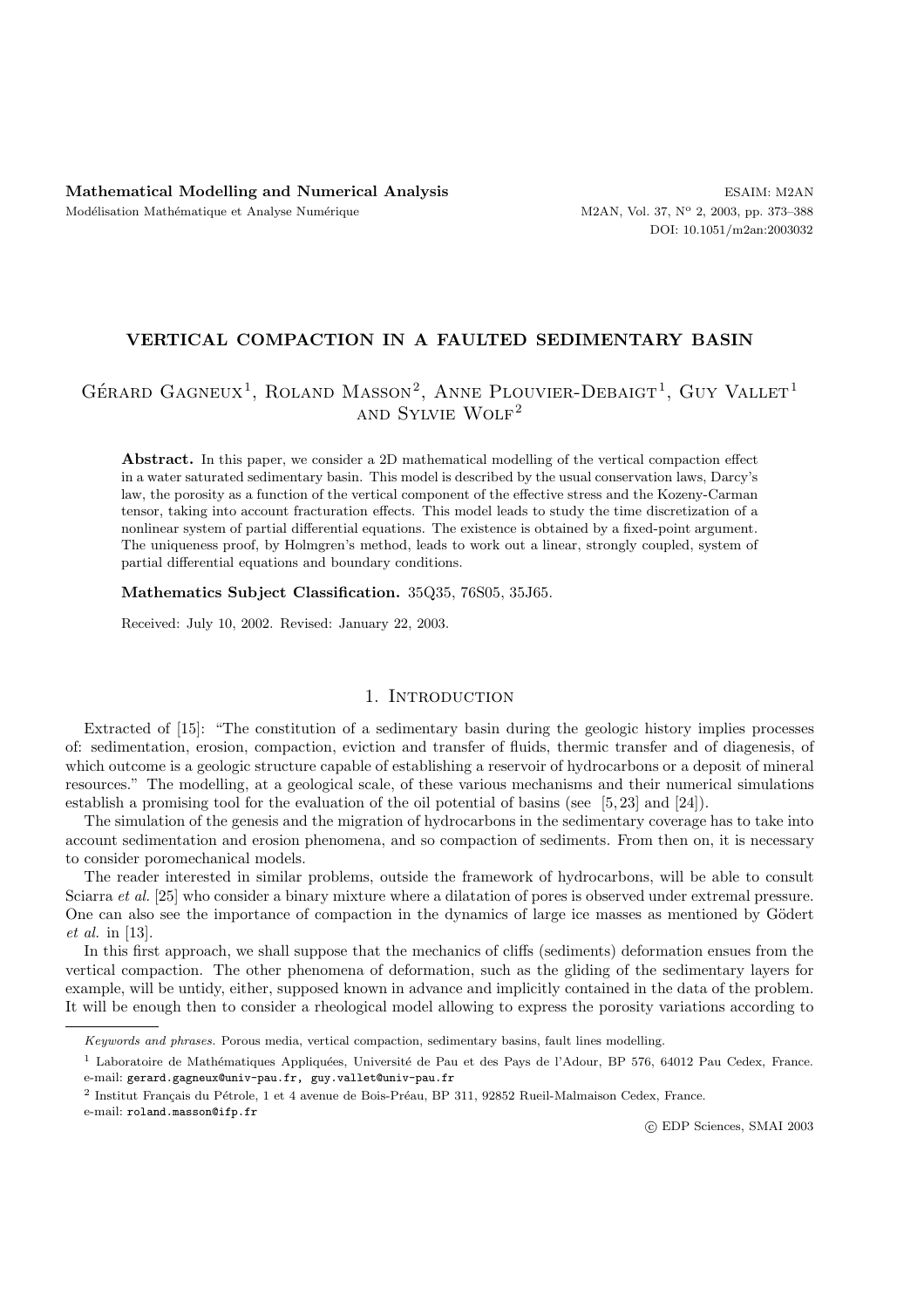374 G. GAGNEUX *ET AL.*



Figure 1. Faulted domain.

the only vertical constraint. This simplifying working hypothesis does not remove anything in the capability of the model as it is noticed by Luo *et al.* [17], Perez [22] or Wangen *et al.* [26] and [27].

The current study concerns a 2D monophasic model in a faulted porous medium. It takes into account the vertical compaction and the fracturing according to the state of the effective constraint, with an effect of threshold of release.

There are few mathematical publications on compaction models in sedimentary basins. Most of them concerns numerical aspects (see for example Badea [2], Fowler *et al.* [8], Ismail-zade *et al.* [14], Wangen [26], Wangen *et al.* [27] or Zakarian *et al.* [29]).

Our goal is to give some mathematical tools in order to analyse such models. Numerical aspects are actually studied at the Institut Français de Pétrole (Schneider *et al.* [23, 24]).

# 2. Mathematical modelling

As mentioned in the previous section, the anisotropy is mainly vertical, then a 2D model is considered in the plane  $Oxy$  with origin  $O$ , horizontal axis x and vertical axis z pointing to the direction of gravity. In this theoretical study, we consider that the physical domain  $\Omega$  is decomposed into three sub-domains (*cf.* Fig. 1): sub-domains  $\Omega_1$  and  $\Omega_3$  represent two parts of a sedimentary basin  $\Omega$ , separated by a fault  $\Omega_2$ . The thickness of this fault is small compared with the size of  $\Omega_1$  and  $\Omega_3$ , but it is not unimportant compared with the physical phenomena which it generates. So, we shall consider  $\Omega_2$  as a separate sub-domain with appropriate characteristics, *i.e.* allowing a free passage in compulsory directions or causing obstructions.

This working hypothesis becomes delicate in numerical analysis, where it can be preferable to model this fault as an interface (so without thickness). From then on, this has to lead to artificial boundary conditions in order to restore the real role of this fault in the water – sediments traffic. One finds then, in previous studies, different subtleties.

In his approach, [22] imposes a continuance of the stream through the fault and introduces a parameter  $\delta$ to take into account the discontinuity of the pressure between the superior wall and the lower wall. This discontinuity is necessary, otherwise, it would mean that this fault, with a null Lebesgue measure, is neglected in the system of equations and so would not exist physically.

As indicated by the author, the problem is that the determination of  $\delta$  is purely empirical. Furthermore, this internal discontinuity prevents the representative function of the water pressure from being in a Sobolev's space of first order on  $\Omega$ , that does not receive any convincing explanations.

In an other approach, one imposes the continuity of the traces on both sides of the fault. But then, as mentioned above, the system of equations alters the physical reality. Then, in the modelling of the fault,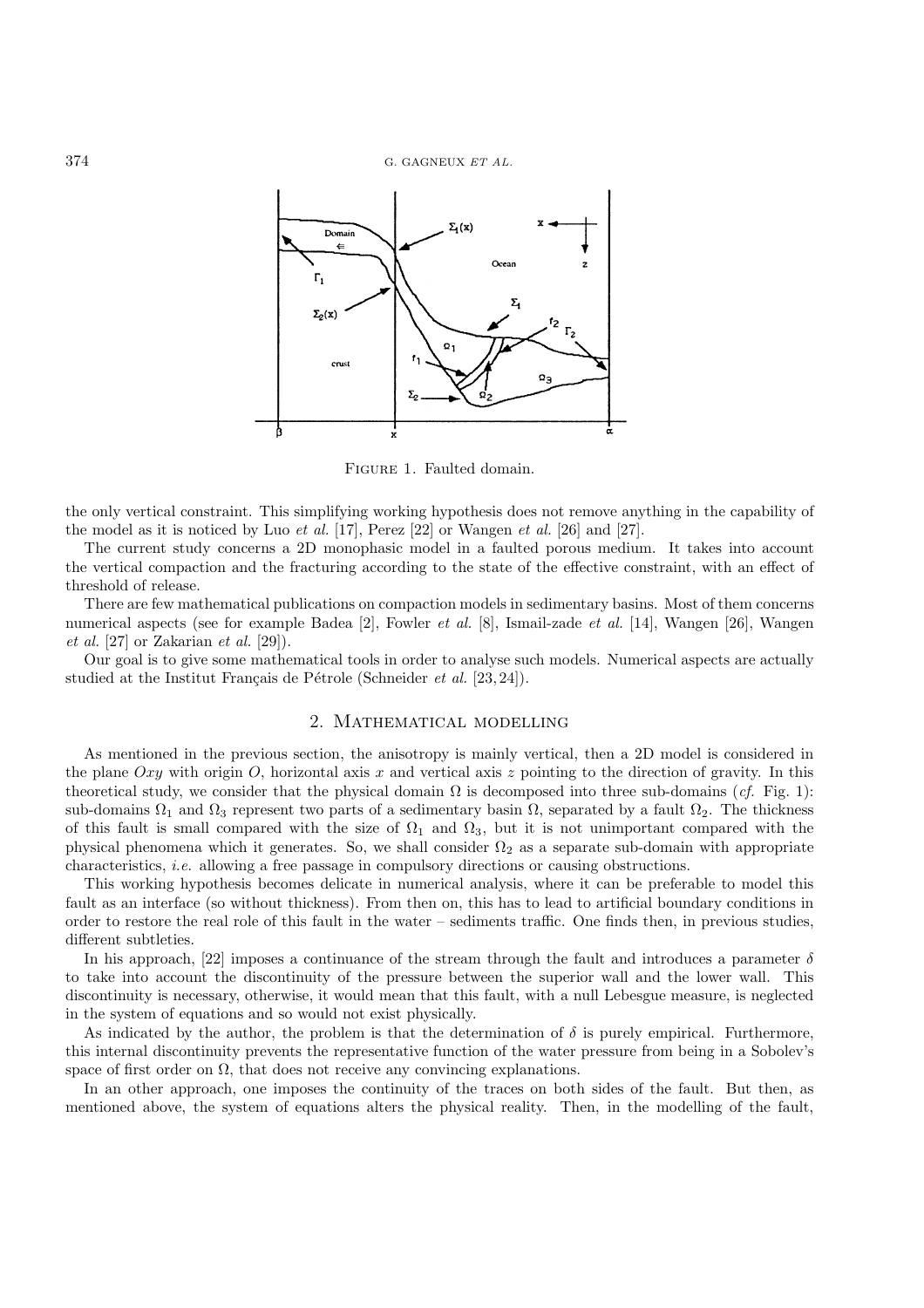one has to use a term of order 1, and one may have jumps across the interface. It gives, in the formulation of equations, a supplementary term: a measure with support in the interface-fault, as if it was a well. Furthermore, it does not seem realistic that the pressure is the same on both sides of the fault.

In our approach, we adopt the principles of continuity of traces and of fluxes to write the relations which govern the water pressure in each interface. So, we take into account the physical process in  $\Omega_2$  and jumps exist from an extreme edge to the other.

If for numerical motivations, one has to consider that the fault is an interface, a last approach could be based on an asymptotic analysis with regard to  $\varepsilon$  (the parameter of the fault thickness) in order to find one of the above mentioned configurations.

The above proposed method, which represents a simplified model (one fault which cuts in two the studied domain) can be generalized to a sedimentary basin with several faults and several types of sediments. The main consideration is to be able to decompose the domain in a certain number of sub-domains with known geologic, rheologic, ..., characteristics.

In a first part, we are interested in the mathematical analysis of the model, where compactions are of weak amplitude. We study then the time semi-discretisation of the system. The existence of a solution results from Schauder–Tychonoff's fixed point theorem, in the separable hilbertian framework. Then, uniqueness is proved with a technique of transposition, inspired by Antontsev and Domansky's works [1] on the analytical study of diphasic filtration system. This technique, generalizing the method of pivot space changing [16], classically returns the study of the uniqueness of the primal problem to the study of the existence for the dual problem. This last one admits at least a solution due to Lax–Milgram's theorem.

In a second part, we consider a model where compaction is of general amplitude. To study this problem of predictive-corrective type, we do not make reference to the narrow-mindedness of certain coefficients in the state laws. Uniqueness is obtained by applying Fredholm's alternative, associated to a weak maximum principle.

#### 2.1. **Notations**

Let  $\alpha \in \{s, w\}$  (w label for water and s label for sediments) and  $i \in \{1, 2, 3\}$  (for domain  $\Omega_i$ ):

 $\overrightarrow{V}_{\alpha}$ : speed of phase  $\alpha$ ,  $\rho_{\alpha}$ : volumic mass,  $p_w$ : water presure,  $P_{atm}$ : atmospheric pressure,  $K_i$ : permeability tensor,  $\sigma_z$ : total constraint,  $P_{atm}$ : atmospheric pressure,<br>  $\lambda_a^i$  and  $\lambda_s^i$ : coefficients of anisotropy,<br>  $k_i$ : absolute permeability,  $\sigma_z$ : effective constraint,<br>  $\lambda_b^i$  and  $\lambda_s^i$ : coefficients of anisotropy,  $\lambda_a^i$  and  $\lambda_s^i$ <br>Si special  $h_i$ : state law of fracturation,  $\phi_i$ : porosity,  $S_0^i$ : specific area of the porous media,  $S_0^i$ : specific area of the porous media,  $h_i$ : state law of fracturation,  $\phi_i$ : porosity,  $\phi_i^i$ ,  $\phi_a^i$ ,  $\sigma_b^i$ ,  $\sigma_b^i$ : being characteristic parameters of the deposited sediment nature,  $a$ : sedimentation speed  $g_s$ : sedimentation speed at the bottom of the ocean,  $g$ : gravity acceleration,  $H_w$ : height of water,  $F_i = [\rho_w \phi_i + \rho_s (1 - \phi_i)]g$ ,  ${}^t\overrightarrow{B} = (0, \rho_w g)$ .

# 2.2. **Conservation laws**

In each sub-domain  $\Omega_i$ , the conservation laws are the following ones:

1) mass conservation of the sediment and water:

$$
\frac{\partial}{\partial t}(\rho_s^i(1-\phi_i)) + div(\rho_s^i(1-\phi_i)\overrightarrow{V}_s) = 0,
$$
\n(1)

$$
\frac{\partial}{\partial t}(\rho_w \phi_i) + \operatorname{div}(\rho_w \phi_i \overrightarrow{V}_w) = 0. \tag{2}
$$

2) momentum conservation (equilibrium equation)

$$
\frac{\partial \sigma_z}{\partial z} = (\phi_i \rho_w + (1 - \phi_i)\rho_s^i)g = F_i(\phi_i). \tag{3}
$$

One supposes in the sequel that  $\rho_s$  and  $\rho_w$  are constant on each sub-domain.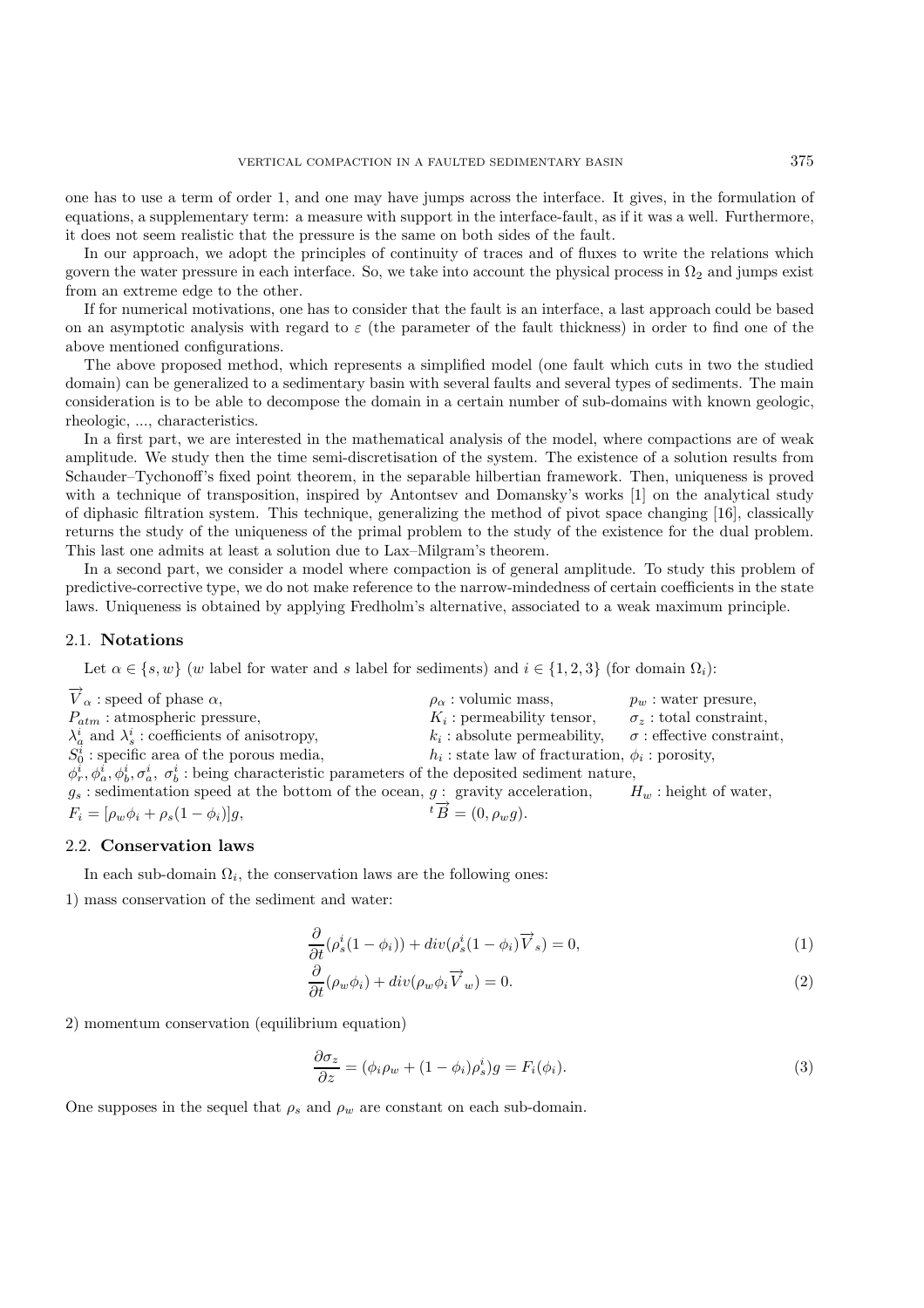# 2.3. **Behavior laws**

These conservation laws have to be completed by phenomenologic behavior laws. We held:

$$
\phi_i(\overrightarrow{V}_w - \overrightarrow{V}_s) = -K_i(\overrightarrow{\nabla}p_w - \overrightarrow{B})
$$
 (Darcy's law), (4)  
\n
$$
\sigma = \sigma_z - p_w
$$
 (Terzaghi's relation), (5)  
\n
$$
\phi_i(\sigma) = \phi_r^i + \phi_a^i \exp[-\frac{\sigma}{\sigma_a^i}] + \phi_b^i \exp[-\frac{\sigma}{\sigma_b^i}]
$$
 (Elastoplastic rheological law), (6)  
\n
$$
{}^t\overrightarrow{V}_s = (0, v_s)
$$
 (Vertical compaction hypothesis), (7)  
\n
$$
K_i(\sigma, p_w) = k_i(\phi_i) \begin{pmatrix} \lambda_s^i & 0 \\ 0 & \lambda_a^i \end{pmatrix} + \begin{pmatrix} 0 & 0 \\ 0 & h_i(\sigma, p_w) \end{pmatrix}
$$
 (Permeability law), (8)

where the tensor, expressed in a strate – antistrate base, rests on Kozeny–Carman's law with  $k_i(\phi) = \frac{0.2 \phi_i^3}{S_0^{i2} (1-\phi_i)^2}$ .<br>It is completed with the consideration of the fracturation by means of a supplementant term It is completed with the consideration of the fracturation, by means of a supplementary term  $h_i$ , which intervenes in the physical phenomenon as soon as certain critical threshold is reached.

# 2.4. **Description of the domain and of the boundary conditions**

• One supposes (geometrical regularity) that there are four Lipschitzian functions  $\gamma_1$ ,  $\gamma_2$ ,  $f_1$  and  $f_2$ , such that (*cf.* Fig. 1):

$$
\Omega = \{(x, z) \in \mathbb{R}^2, \ \alpha < x < \beta, \ \gamma_1(x) < z < \gamma_2(x)\}, \ \Omega_1 = \{(x, z) \in \Omega, \ z > f_1(x)\}, \ \Omega_2 = \{(x, z) \in \Omega, \ f_1(x) > z > f_2(x)\}, \ \Omega_3 = \{(x, z) \in \Omega, \ z < f_2(x)\}, \ \Gamma_1 = \{(\alpha, z), \ \gamma_1(\alpha) < z < \gamma_2(\alpha)\}, \ \Gamma_2 = \{(\beta, z), \ \gamma_1(\beta) < z < \gamma_2(\beta)\}, \ \Sigma_i = \{(x, z) \in \mathbb{R}^2, \ \alpha < x < \beta, \ z = \gamma_i(x)\}, \qquad f_i = \{(x, z) \in \Omega, \ z = f_i(x)\}, \ i \in \{1, 2\}.
$$

• Conditions on  $\Sigma_1: p_w = \sigma_z = P_{\text{atm}} + \rho_w g H_w = P_{\Sigma_1}$ , in particular, according to (5), one has

$$
p_w = P_{\Sigma_1}, \quad \sigma = 0. \tag{9}
$$

In fact, Domain Ω evolves during time because of the erosion and of the sedimentation by gravitation on the free boundary  $\Sigma_1$  (bottom of the ocean), according to the law:  $v_s = g_s$  where, for example,  $g_s = \frac{\vec{Q}_s \cdot \vec{n}}{n_z}$ ,  $\vec{Q}_s$ ensuing from the sedimentary load of the ocean, the direction, the intensity of maritime currents...

• Condition on  $\Sigma_2 : \overrightarrow{V_w} \cdot \overrightarrow{n} = 0$  and, according to (4), one gets

$$
-{}^{t}\overrightarrow{n}K\left(\overrightarrow{\nabla p_{w}} - \overrightarrow{B}\right) = -\phi(\sigma)v_{s}n_{z},\tag{10}
$$

where  $n_z$  represents the vertical part of the normal vector  $\vec{n}$ .

Furthermore, Domain  $\Omega$  evolves, *a priori*, also during time by the motion of crusts. So  $\Sigma_2$  is also a free boundary. We shall suppose it fixed in this study, in order to seriate the difficulties.

• Conditions on  $\Gamma_1$  and  $\Gamma_2$  (artificial free boundaries):  $\overrightarrow{V_w} \cdot \overrightarrow{n} = 0$ . In particular, according to (4) and by noticing that  $t\overrightarrow{n} = (+/-1,0), \overrightarrow{V_s} \cdot \overrightarrow{n} = 0$ , so that one has

$$
-{}^{t}\overrightarrow{n}K(\overrightarrow{\nabla p_{w}} - \overrightarrow{B}) = 0.
$$
\n(11)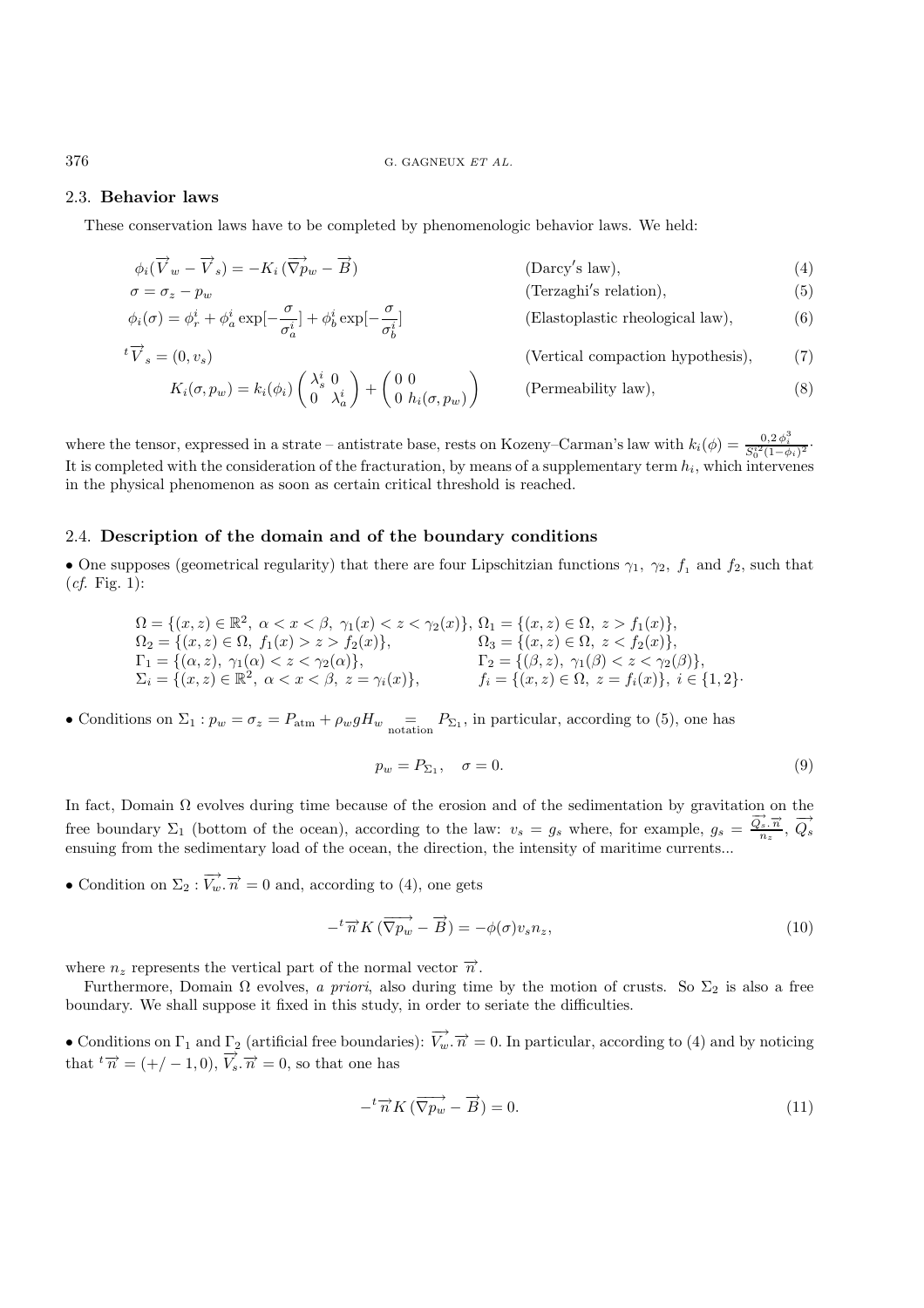• Conditions in the internal interfaces of the domain  $f_i$ ,  $i = 1, 2$ :

$$
\begin{cases}\n\sigma_{\Omega_i} = \sigma_{\Omega_{i+1}}, & v_{s,\Omega_i} = v_{s,\Omega_{i+1}}, & p_{w,\Omega_i} = p_{w,\Omega_{i+1}}, \\
-\,^t \overrightarrow{n} K_i \left( \overrightarrow{\nabla} p_{w,\Omega_i} - \overrightarrow{B} \right) = -\,^t \overrightarrow{n} K_{i+1} \left( \overrightarrow{\nabla} p_{w,\Omega_{i+1}} - \overrightarrow{B} \right).\n\end{cases} \tag{12}
$$

• Initial conditions (for  $t = 0$ , there are no sediments):

$$
\Sigma_1 = \Sigma_2
$$
,  $\phi_i = \phi_r^i + \phi_a^i + \phi_b^i$ ,  $\sigma_z = p_w = P_{atm} + \rho_w g H_w$ , so  $\sigma = 0$ .

# 2.5. **Presentation of the system of equations**

First, we introduce some notations: Considering  $\mathbb{I}_{\Omega_i}$  the caracteristic function of Domain  $\Omega_i$ , one sets,

$$
K(x, z, \sigma, p) = \sum_{i} K_i(\sigma, p) \mathbb{I}_{\Omega_i}(x, z), \quad \phi(x, z, \sigma) = \sum_{i} \phi_i(x, z, \sigma) \mathbb{I}_{\Omega_i}(x, z), \quad F(x, z, \sigma) = \sum_{i} F_i(\sigma) \mathbb{I}_{\Omega_i}(x, z).
$$

It is important to notice that each of these functions is regular on  $\Omega_i$  and that it has a trace on  $\partial\Omega_i$  (thus on  $\Sigma_i$ ,  $\Gamma_i$  and  $f_i$ ).

A triple preliminary analysis of the partial differential equations introduced by the model, of the behavior laws which structure them and of the boundary and interfaces conditions imposed by the experimentation, leads to the following choice for the main unknown

 $\sigma, v_s$  and  $p_w$ ,

and to the following choice for the system of equations on  $\Omega$ 

$$
\frac{\partial \sigma}{\partial z} = F(.,.,\sigma) - \frac{\partial p_w}{\partial z},\tag{13}
$$

$$
-\frac{\partial}{\partial t}\phi(.,.,\sigma) + \frac{\partial}{\partial z}(1 - \phi(.,.,\sigma))v_s = 0,
$$
\n(14)

$$
-div\{K(.,.,\sigma,p_w)\left(\overrightarrow{\nabla p_w} - \overrightarrow{B}\right)\} + \frac{\partial}{\partial z}v_s = 0.
$$
\n(15)

Equation (13) comes from the equilibrium equation (3) and Terzaghi's relation (5), equation (14) comes from the mass conservation of the sediment (1) and equation (15) comes from the mass conservation laws (1) and (2) and Darcy's law (4).

In the sequel, the analysis concerns the study of a time discretisation, reasonable method for the approach of slow evolution processes.

We do not plan to study the time continuous system. Indeed, contribution of sedimentation and erosion effects prevent a good control of the evolution of  $\Omega$  during time, in order to pass easily to the limit. Here, the hypothesis of monotonicity for example of the application  $t \mapsto \Omega(t)$ , according to the ideas of [16] (p. 415), is not justifiable. However, we can propose a correction of Domain  $\Omega$  at each iteration. Indeed, boundary  $\Sigma_1$  is a free boundary, subjected to the oceanic phenomena of deposits or erosion.

Referring to a model which authorizes only vertical deformations, one transcribes the principle of the conservation of sedimentary material quantity on the vertical line, over the point x of  $\Sigma_2$ , by

$$
\int_{\Sigma_2(x)}^{z^*(x)} (1 - \widetilde{\phi}(\ldots, \sigma(x, z)) dz = \int_{\Sigma_2(x)}^{2_1(x)} (1 - \phi(\ldots, \sigma_0(x, z)) dz + (\overrightarrow{Q}_s. \overrightarrow{n})_x \cdot h,
$$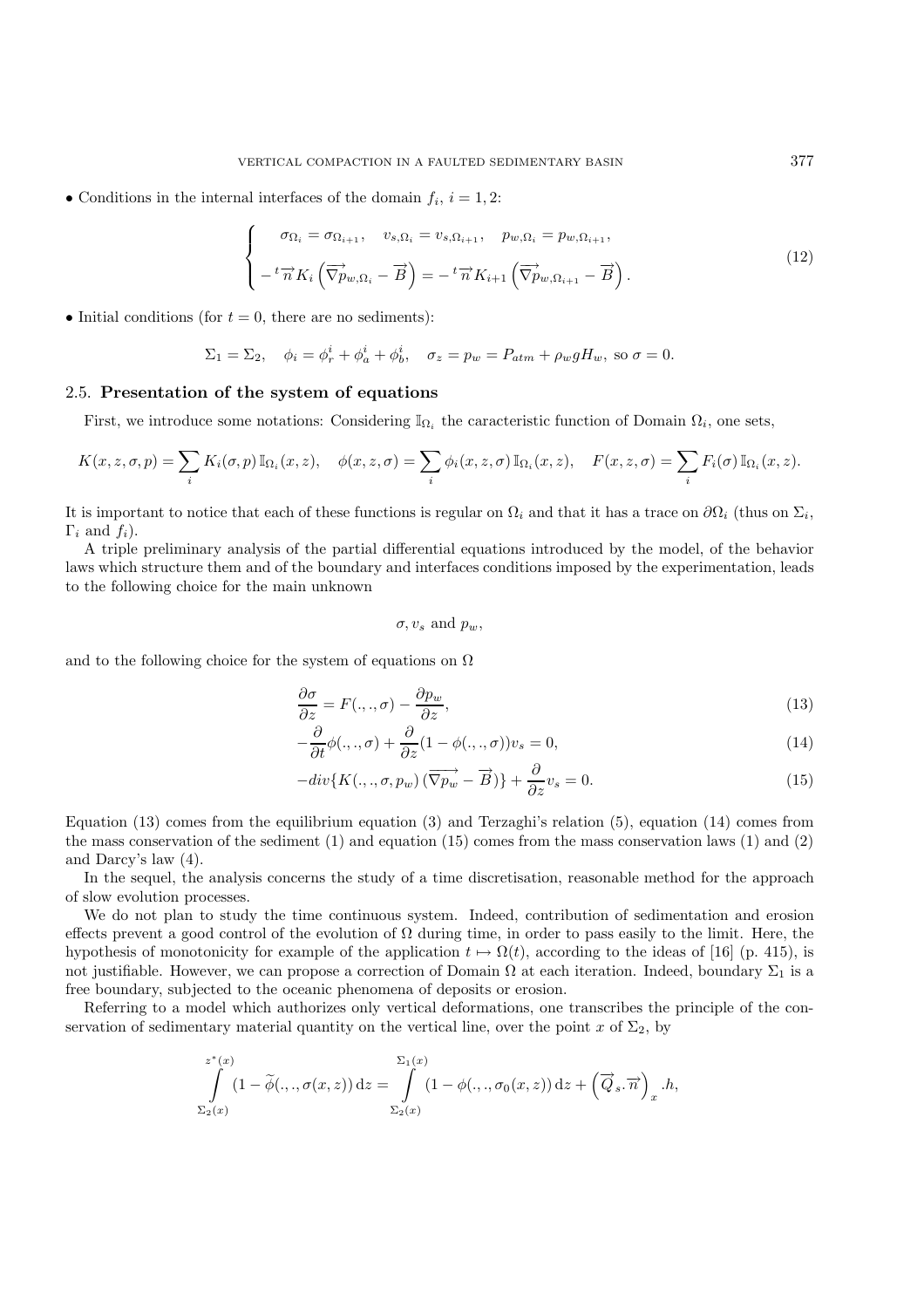where:  $(\overrightarrow{Q_s}, \overrightarrow{n})_x$  represents the contribution or the volumic loss *via* the ocean,  $z^*(x)$  is the new quotation for the boundary  $\Sigma_1$  at the top of the point x of  $\Sigma_2$ , supposed indeformable

$$
\phi(.,.,\sigma(x,z))=\phi(.,.,\sigma(x,z)) \text{ if } z\leq\Sigma_1(x), \phi(.,.,0) \text{ if } z\geq\Sigma_1(x).
$$

Function  $h_x$  (for any x) which gives, for any  $z^*$ ,  $\int_{\Sigma_2(x)}^{z^*}(1-\widetilde{\phi}(\cdot,\cdot,\sigma(x,z))\,dz)$ , is increasing over  $\mathbb{R}^+$ . For any x, this equation defines  $z^*(x)$  in a unique way. So, it supplies the Cartesian equation of the new profile of  $\Sigma_1$ .

By keeping in memory the value of the maximal constraint punctually reached [22], let us notice that this process of rectification can be enriched with the irreversibility consideration of the compaction.

In the next section, we present the mathematical analysis of the first iteration of (13, 14) and (15) in the case of an implicit discretisation. Moreover, weak amplitude compaction (*i.e.* with a small variation of  $\phi$  and K with respect to the unknown  $\sigma$  and  $p_w$ ) is considered.

In Section 4, we present the mathematical analysis of the first iteration of (13, 14) and (15) in the case of a predictive-corrective type discretisation. General amplitude compaction is considered.

# 3. Mathematical analysis of a first case: weak amplitude compaction

Let  $h = \Delta t$  be the iteration step and  $\sigma_0$  be the datum of  $\sigma$  at the previous iteration. The proposed discretised scheme is based on equations (13) and (15) for the unknown  $\sigma$  and  $p_w$  and on

$$
\frac{\phi(\ldots, \sigma_0) - \phi(\ldots, \sigma)}{h} + \frac{\partial}{\partial z} \left( (1 - \phi(\ldots, \sigma)) v_s \right) = 0,\tag{16}
$$

for the unknown  $v_{s}$ .

### 3.1. **Notations of functional analysis**

Then, one has to look for the solutions in an adapted cartesian product of first order Sobolev's spaces. In order to do so, one denotes

$$
V^f = \{ u \in H^1(\Omega), \ u_{|\Sigma_1} = f \},\tag{17}
$$

where f is given on  $\Sigma_1$ , regular enough so that  $V^f$  is not empty.

$$
W = \{u \in L^2(\Omega), \frac{\partial u}{\partial z} \in L^2(\Omega)\} = L^2(\alpha < x < \beta, H^1[\gamma_1(x), \gamma_2(x)]). \tag{18}
$$

W is a separable Hilbert space for its natural norm

$$
\forall u \in W, \ ||u||_W^2 = \int_{\Omega} u^2 \, dx + \int_{\Omega} \left(\frac{\partial u}{\partial z}\right)^2 \, dx.
$$

It is provided with a trace operator, linear and continuous for the natural topologies

$$
\gamma: W \to L^2(\Sigma_1) \times L^2(\Sigma_2), \ u \mapsto (u_{|\Sigma_1}, u_{|\Sigma_2}),
$$

so that the following notation is coherent:  $W^g = \{u \in W, u_{|\Sigma_1} = g\}.$ 

Furthermore, for any Lipschitzian function f from  $\mathbb R$  into  $\mathbb R$ , the following chain rule holds for the weak derivatives:  $\forall u \in W, f(u) \in W$  and

$$
\frac{\partial f(u)}{\partial z} = f'(u)\frac{\partial u}{\partial z} \quad \text{a.e. in } \Omega,
$$

where  $f'$  indicates a bounded Borelian representative of  $f$  derivative (it exists in the classic sense almost everywhere according to Rademacher's theorem).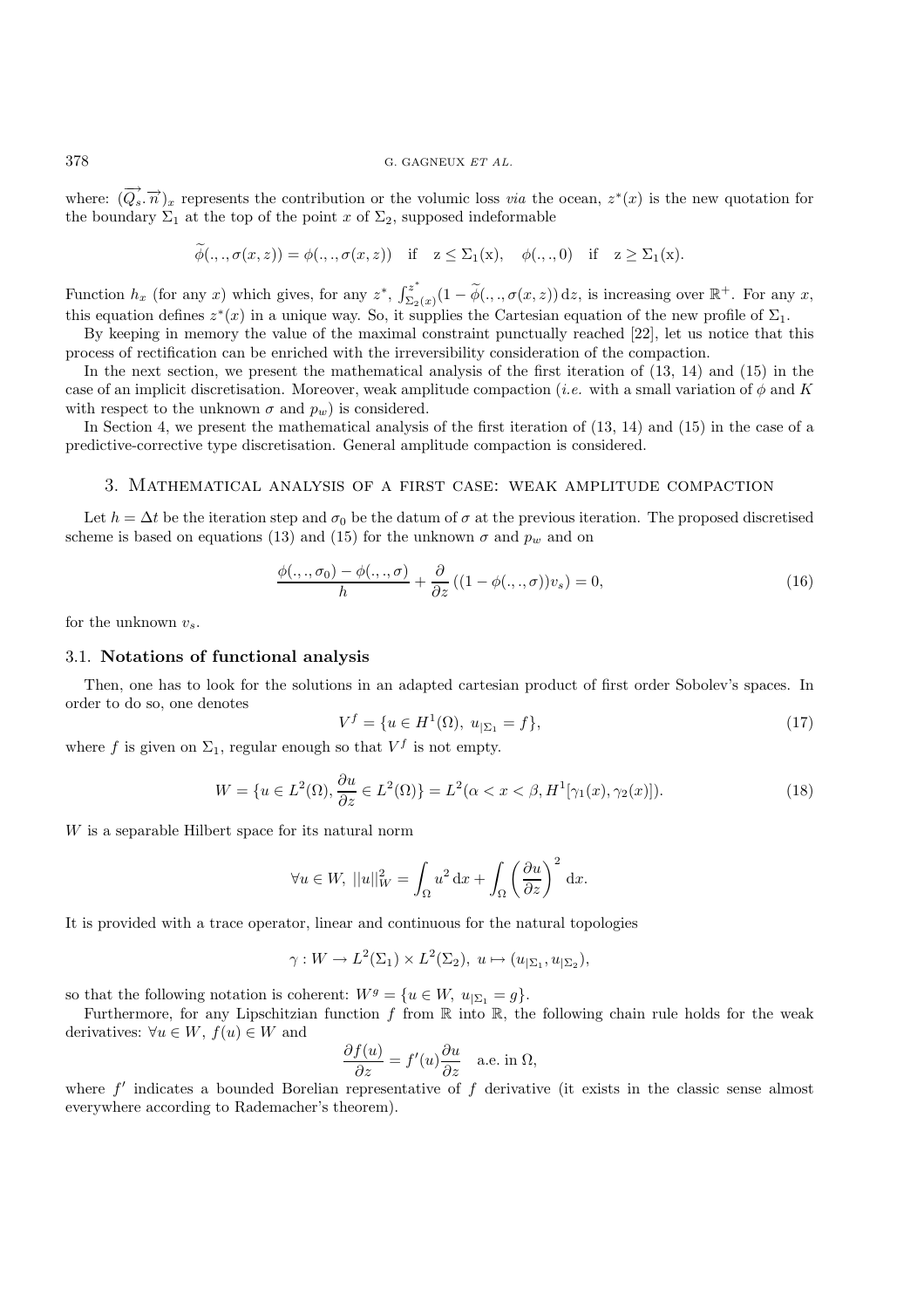# 3.2. **Hypothesis**

One assumes that:  $\exists c, C, M > 0, \quad 0 < c < C < 1$ ,

$$
c \le \phi_i \le C, \quad 0 \le h \le M \tag{19}
$$

$$
\forall \sigma_1, \sigma_2 \in \mathbb{R}, \quad \sigma_1 < \sigma_2 \Rightarrow 0 \le \phi(.,., \sigma_2) - \phi(.,., \sigma_1) \le M(\sigma_2 - \sigma_1) \tag{20}
$$

$$
\forall \sigma_1, \sigma_2, p_1, p_2 \in \mathbb{R}, \quad |h_i(\sigma_1, p_1) - h_i(\sigma_2, p_2)| \le M(|\sigma_2 - \sigma_1| + |p_2 - p_1|), \quad i = 1, 2, 3. \tag{21}
$$

$$
\sigma_0 \in W^0, \quad \exists q > 2, \ V^{P_{\Sigma_1}} \cap W^{1,q}(\Omega) \neq \emptyset, \quad g_s \in L^{\infty}(\Sigma_1), \ W^{g_s} \neq \emptyset.
$$
 (22)

# 3.3. **Definition of a solution**

**Definition 3.1.** One calls solution to System (13, 16, 15) for Conditions (9)–(11) and (12), any  $(\sigma, v_s, p_w)$  in  $W^0 \times W^{g_s} \times V^{P_{\Sigma_1}}$  such that

(13) and (16) are satisfied a.e. in  $\Omega$ ,

and, for any  $\varphi$  in  $V^0$ .

$$
\int_{\Omega} t \overrightarrow{\nabla \varphi} K(.,., \sigma, p_w) \left( \overrightarrow{\nabla p}_w - \overrightarrow{B} \right) dx + \int_{\Omega} \frac{\partial v_s}{\partial z} \varphi dx = \int_{\Sigma_2} \phi(\sigma) v_s n_z \varphi d\sigma.
$$
\n(23)

One has to remark that (12) is implicitly contained in the fact that the solutions belong to  $W^0$ ,  $W^{g_s}$  and  $V^{P_{\Sigma_1}}$ . Indeed, these functions possess the property of traces countinuity through interfaces  $f_i$ . It is also contained in the formulation (23) for the property of flux countinuity.

### 3.4. **Existence of a solution**

#### **Proposition 3.2.** *There exists at least one solution to the problem in the sense of Definition 3.1.*

In order to establish the existence of a solution, we suggest to use Schauder–Tikhonov's fixed point theorem, in the context of hilbertian separable spaces [10]. Therefore, one fixes  $p_w$  in  $V^{P_{\Sigma_1}}$ . Thus, integration of equations (13) and (16) gives a solution  $\sigma(p_w)$  in  $\dot{W}^0$  and a solution  $v_s(p_w)$  in  $W^{g_s}$ . It is enough then to inject these two solutions in the following paralinearised version of equation (23)

$$
\int_{\Omega} t \overrightarrow{\nabla \varphi} K(\cdot, \cdot, \sigma(p_w), p_w) \left( \overrightarrow{\nabla p}_w - \overrightarrow{B} \right) dx + \int_{\Omega} \frac{\partial v_s(p_w)}{\partial z} \varphi dx = \int_{\Sigma_2} \phi(\cdot, \cdot, \sigma) v_s(p_w) n_z \varphi d\sigma, \tag{24}
$$

to obtain a unique solution  $\overline{p_w}$  in  $V^{P_{\Sigma_1}}$  and so, to build an application S from  $V^{P_{\Sigma_1}}$  into himself, defined for any  $p_w$  by  $\mathcal{S}(p_w) = \overline{p_w}$ .

It is immediate to notice that the solutions of System  $(13, 16, 15)$ , for the boundary conditions  $(9)$ – $(11)$  and the interface condition (12), are the fixed points of  $S$ .

One shows then that S keeps a non empty bounded closed convex set of  $H^1(\Omega)$ . It relies mainly on the fact that  $v_s$  is bounded in  $L^{\infty}(\Omega)$ . From then on, with the help of *a priori* estimations, of subsequences extraction and of weak compactness arguments, one shows that  $\mathcal S$  is weak-sequentially continuous. So, there exists a fixed point. The reader interested in technical details of these results is referred to [11].

### 3.5. *L<sup>p</sup>* **regularity of the obtained solution: an extension of N.G. Meyers's principle**

For many coupled non linear systems, the study of solution uniqueness passes by the treatment of trilinear term integration. From then on, it is necessary to improve the regularity knowledge of the obtained solution. This wellknown result, relaying on a disturbance of the Poisson equation, was initially introduces by [18]. Used again by [4, 19] and recently by [20] and [9] within the framework of diphasic models. We propose in [11] an adapted version to our problem, namely, an elliptic equation in a Lipschitzian domain, and of which a corollary is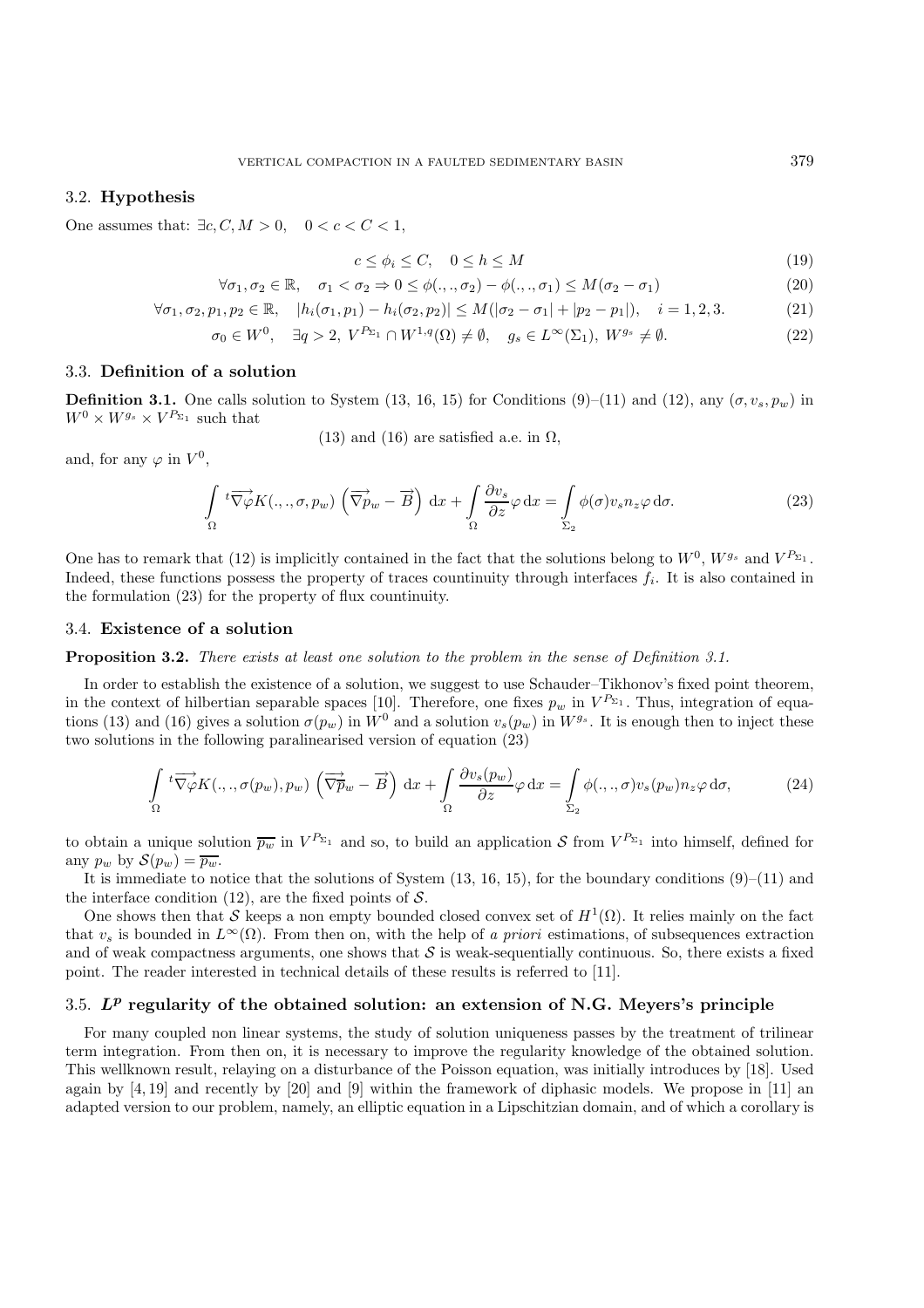**Proposition 3.3.** *There exists*  $p_0 > 2$ ,  $k_0 > 0$ , *independent of solutions*  $\sigma$  *and*  $v_s$  *so that:*  $p_w \in W^{1,p_0}(\Omega)$  *and*  $||p_w||_{W^{1,p_0}} \leq k_0.$ 

#### 3.6. **Uniqueness of the solution**

#### 3.6.1. *Presentation of the duality method*

Suggested by S.N. Antontsev's works [1] concerning the analytical study of diphasic filtration systems. The proposed method of uniqueness is based on a technique of transposition. It is inspired also by Holmgren's duality method, implemented by Oleĭnik [21].

This method of duality returns classically the study of the uniqueness of the primal problem to the study of the existence of a solution to the dual problem, in compatible functional frameworks.

We denote  $(\sigma_1, p_1, v_1)$  and  $(\sigma_2, p_2, v_2)$  two solutions to system (13, 16, 15) with the boundary conditions (9)– (11) and (12).

After subtracting of equations (13, 16) and (23) verified by  $(\sigma_1, p_1, v_1)$  and  $(\sigma_2, p_2, v_2)$ , we shall transport the derivations on the test functions, in order to introduce quantities  $\overline{\sigma} = \sigma_1 - \sigma_2$ ,  $\overline{v} = v_1 - v_2$  and  $\overline{p} = p_1 - p_2$ . In order to relieve the demonstration writing, we introduce some notations

$$
\phi' = \frac{\phi(.,.,\sigma_1) - \phi(.,.,\sigma_2)}{\sigma_1 - \sigma_2}
$$
if  $\sigma_1 \neq \sigma_2$ ,  $\phi' = \frac{\partial \phi}{\partial \sigma}(.,.,\sigma_1)$  on the  $\mathcal{L}^2$ -measurable  
\n
$$
F' = \frac{F(.,.,\sigma_1) - F(.,.,\sigma_2)}{\sigma_1 - \sigma_2}
$$
if  $\sigma_1 \neq \sigma_2$ ,  $F' = \frac{\partial F}{\partial \sigma}(.,.,\sigma_1)$  if  $\sigma_1 = \sigma_2$ ,  
\n
$$
D_1 K = \frac{K(x,z,\sigma_2,p_1) - K(x,z,\sigma_2,p_2)}{\overline{p}}
$$
if  $\overline{p} \neq 0$ ,  $D_1 K = \frac{\partial K(x,z,\sigma_2,p_2)}{\partial p}$  if  $\overline{p} = 0$ ,  
\n
$$
D_2 K = \frac{K(x,z,\sigma_1,p_1) - K(x,z,\sigma_2,p_1)}{\overline{\sigma}}
$$
 if  $\overline{\sigma} \neq 0$ ,  $D_2 K = \frac{\partial K(x,z,\sigma_1,p_1)}{\partial \sigma}$  if  $\overline{\sigma} = 0$ ,  
\n
$$
\overrightarrow{D_1}(\sigma_2) = {}^t[\overrightarrow{\nabla}p_1 - \overrightarrow{B}] D_1 K
$$
,  $\overrightarrow{D_2}(p_1) = {}^t[\overrightarrow{\nabla}p_1 - \overrightarrow{B}] D_2 K$ .

Since functions  $\phi_i, F_i, k_i$  and  $h_i$  are Lipschitzian,  $\phi'$  and  $F'$  are measurable functions. According to Rade macher's theorem, one is even able to choose them as bounded Borelian functions. Also,  $\overrightarrow{D_2}(p_1)$  and  $\overrightarrow{D_1}(\sigma_2)$ are  $[L^2(\Omega)]^2$  functions. More exactly, thanks to Proposition 3.3, they are elements of  $[L^{p_0}(\Omega)]^2$ .

Right now, it is necessary for us to clarify the functional spaces required to look for the solutions to the dual problem and to legitimize Gauss–Green formulae. For it, one considers

$$
X = \left\{ u \in L^{2}(\Omega), \ \forall i, \ \frac{\partial u}{\partial z} \in L^{2}(\Omega_{i}) \right\}, \quad ||u||_{X}^{2} = ||u||_{L^{2}(\Omega)}^{2} + \sum_{i} \left| \left| \frac{\mathrm{d}u}{\mathrm{d}z} \right| \right|_{L^{2}(\Omega_{i})}^{2}.
$$

It is a subspace of

$$
\overline{BV_z} = \left\{ u \in L^2(\Omega), \ \frac{\partial u}{\partial z} \in \mathcal{M}_b(\Omega) \right\}
$$

(where  $\mathcal{M}_b(\Omega)$  indicates the set of bounded Radon measures on  $\Omega$ ). It has been introduced by [28] for the study of degenerated hyperbolic-parabolic problems. We suggest to denote by  $\frac{du}{dz}$  the absolutely continuous part, with respect to the Lebesgue measure  $\mathcal{L}$ , of the measure  $\frac{\partial u}{\partial z}$ . So, for any u of X,

$$
\frac{\mathrm{d}u}{\mathrm{d}z} = \sum_i \frac{\partial u_{|\Omega_i}}{\partial z} \mathbb{I}_{\Omega_i},
$$

while

$$
\frac{\partial u}{\partial z} = \frac{\mathrm{d}u}{\mathrm{d}z} \, \mathrm{d}\mathcal{L} + \sum_{i} \left( u^{+} - u^{-} \right) n_{z} \, \mathcal{H}^{1} \mathcal{L}_{f_{i}},
$$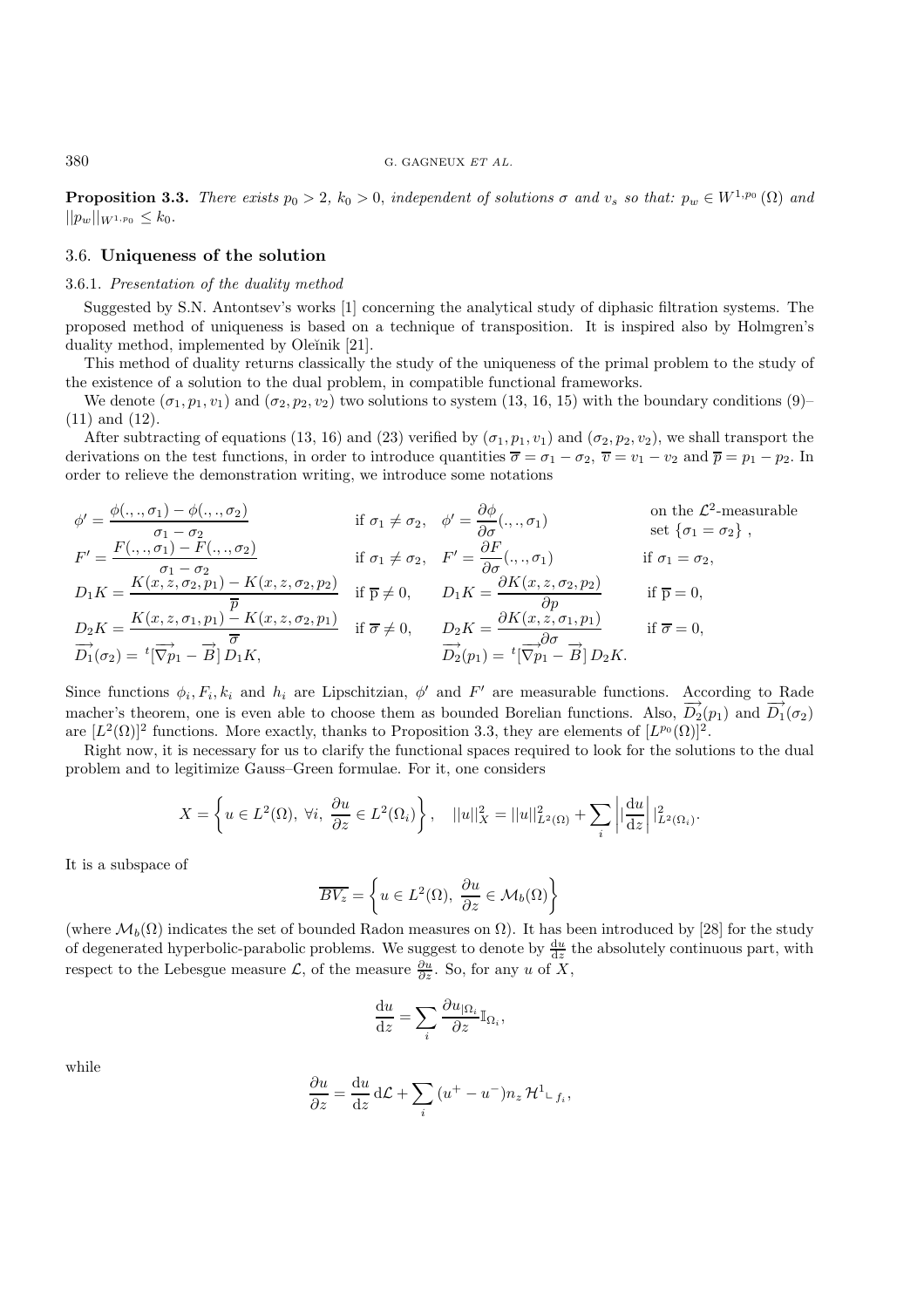where  $u^+$  and  $u^-$  represent the traces of u on the right and on the left of  $f_i$  (if one chooses the direction given by  $\vec{n}$ , the normal vector to  $f_i$ , from  $\Omega_i$  to  $\Omega_{i+1}$  and  $\mathcal{H}^1 \llcorner f_i$  represents the restriction of the 1-dimensionnal Hausdorff measure on  $f_i$ .

$$
Y_p = \left\{ v \in L^2(\Omega), \ \forall i, \ \frac{\partial v}{\partial z} \in L^q(\Omega_i) \right\}, \quad q = \frac{2p}{p+2}.
$$

# 3.6.2. *First step: superimposing of the balance states and transposition*

Concerning equations verified by  $v_1$  and  $v_2$ : the subtraction of the equations, the integration by parts on each  $\Omega_i$ , by adding of the i together and by regrouping each terms, it comes, for any  $\alpha$  of X,

$$
\int_{\Omega} \overline{\sigma} \phi' \left( v_2 \frac{d\alpha}{dz} - \frac{\alpha}{h} \right) dx + \int_{\Omega} \overline{v} \left( \phi \left( \ldots, \sigma_1 \right) - 1 \right) \frac{d\alpha}{dz} dx + \sum_{i} \int_{f_i} \overline{\sigma} v_2 \left[ \phi'^{+} \alpha^{+} - \phi'^{-} \alpha^{-} \right] n_z d\sigma
$$
\n
$$
- \sum_{i} \int_{f_i} \overline{v} (1 - \phi^{+} \left( \ldots, \sigma_1 \right)) \alpha^{+} n_z d\sigma + \sum_{i} \int_{f_i} \overline{v} (1 - \phi^{-} \left( \ldots, \sigma_1 \right)) \alpha^{-} n_z d\sigma
$$
\n
$$
= \int_{\Sigma_2} \overline{\sigma} \phi' v_2 \alpha n_z d\sigma - \int_{\Sigma_2} \overline{v} (1 - \phi \left( \ldots, \sigma_1 \right)) \alpha n_z d\sigma. \quad (25)
$$

Concerning equations verified by  $\sigma_1$  and  $\sigma_2$ : in a same way, one has, for any  $\beta$  of  $Y_{p_0}$  ( $p_0$  given by Property 3.3),

$$
\int_{\Omega} \overline{\sigma} \left( \frac{d\beta}{dz} + F'\beta \right) dx + \int_{\Omega} \overline{p} \frac{d\beta}{dz} dx = \sum_{i} \int_{f_i} (\overline{p} + \overline{\sigma}) (\beta^+ - \beta^-) \eta_z d\sigma + \int_{\Sigma_2} (\overline{p} + \overline{\sigma}) \beta \eta_z d\sigma.
$$
 (26)

Concerning the variational equations verified by  $p_1$  and  $p_2$ , a subtraction gives for any  $\gamma$  of  $V^0$ ,

$$
\int_{\Omega} \overrightarrow{\sigma} \overrightarrow{D}_2(p_1) \overrightarrow{\nabla} \gamma + \overrightarrow{p} \overrightarrow{D}_1(\sigma_2) \overrightarrow{\nabla} \gamma \, dx + \int_{\Omega} t \overrightarrow{\nabla} \gamma K(.,., \sigma_2, p_2) \overrightarrow{\nabla} \overrightarrow{p} \, dx + \int_{\Sigma_2} \overrightarrow{\nabla} \gamma n_z \, d\sigma =
$$
\n
$$
\int_{\Omega} \overrightarrow{v} \frac{\partial \gamma}{\partial z} \, dx + \int_{\Sigma_2} \overrightarrow{\sigma} \phi' v_2 n_z \gamma \, d\sigma + \int_{\Sigma_2} \overrightarrow{\nabla} \phi(.,., \sigma_1) n_z \gamma \, d\sigma. \quad (27)
$$

From then on, regrouping equations (25, 26) and (27) allows us to obtain the vectorial variational formulation on  $X \times Y_{p_0} \times V^0$ ,

$$
\int_{\Omega} \overline{\sigma} \left\{ \phi'(v_2 \frac{d\alpha}{dz} - \frac{\alpha}{h}) + \frac{d\beta}{dz} \right\} dx + \int_{\Omega} \overline{\sigma} \left\{ F' \beta + \overrightarrow{D}_2(p_1) \overrightarrow{\nabla} \gamma \right\} dx - \int_{\Omega} \overline{v} \left\{ (1 - \phi(\cdot, \cdot, \sigma_1)) \frac{d\alpha}{dz} + \frac{\partial \gamma}{\partial z} \right\} dx
$$
  
+ 
$$
\int_{\Omega} \overline{p} \left\{ \frac{d\beta}{dz} + \overrightarrow{D}_1(\sigma_2) \overrightarrow{\nabla} \gamma \right\} dx + \int_{\Omega} t \overrightarrow{\nabla} \gamma K(\cdot, \cdot, \sigma_2, p_2) \overrightarrow{\nabla} \overrightarrow{p} dx
$$
  
+ 
$$
\sum_{i} \int_{f_i} \overline{\sigma} v_2 [\phi'^{+} \alpha^{+} - \phi'^{-} \alpha^{-}] n_z d\sigma - \sum_{i} \int_{f_i} \overline{\sigma} [\beta^{+} - \beta^{-}] n_z d\sigma
$$
  
- 
$$
\sum_{i} \int_{f_i} \overline{v} [1 - \phi^{+}(\cdot, \cdot, \sigma_1)] \alpha^{+} n_z d\sigma + \sum_{i} \int_{f_i} \overline{v} [1 - \phi^{-}(\cdot, \cdot, \sigma_1)] \alpha^{-} n_z d\sigma - \sum_{i} \int_{f_i} \overline{p} \left\{ \beta^{+} - \beta^{-} \right\} n_z d\sigma
$$
  
= 
$$
\int_{\Sigma_2} \overline{\sigma} \left\{ \beta + \phi' v_2(\alpha + \gamma) \right\} n_z d\sigma + \int_{\Sigma_2} \overline{v} \left\{ (1 - \phi(\cdot, \cdot, \sigma_1)) (\alpha + \gamma) \right\} n_z d\sigma + \int_{\Sigma_2} \overline{p} \beta n_z d\sigma.
$$
 (28)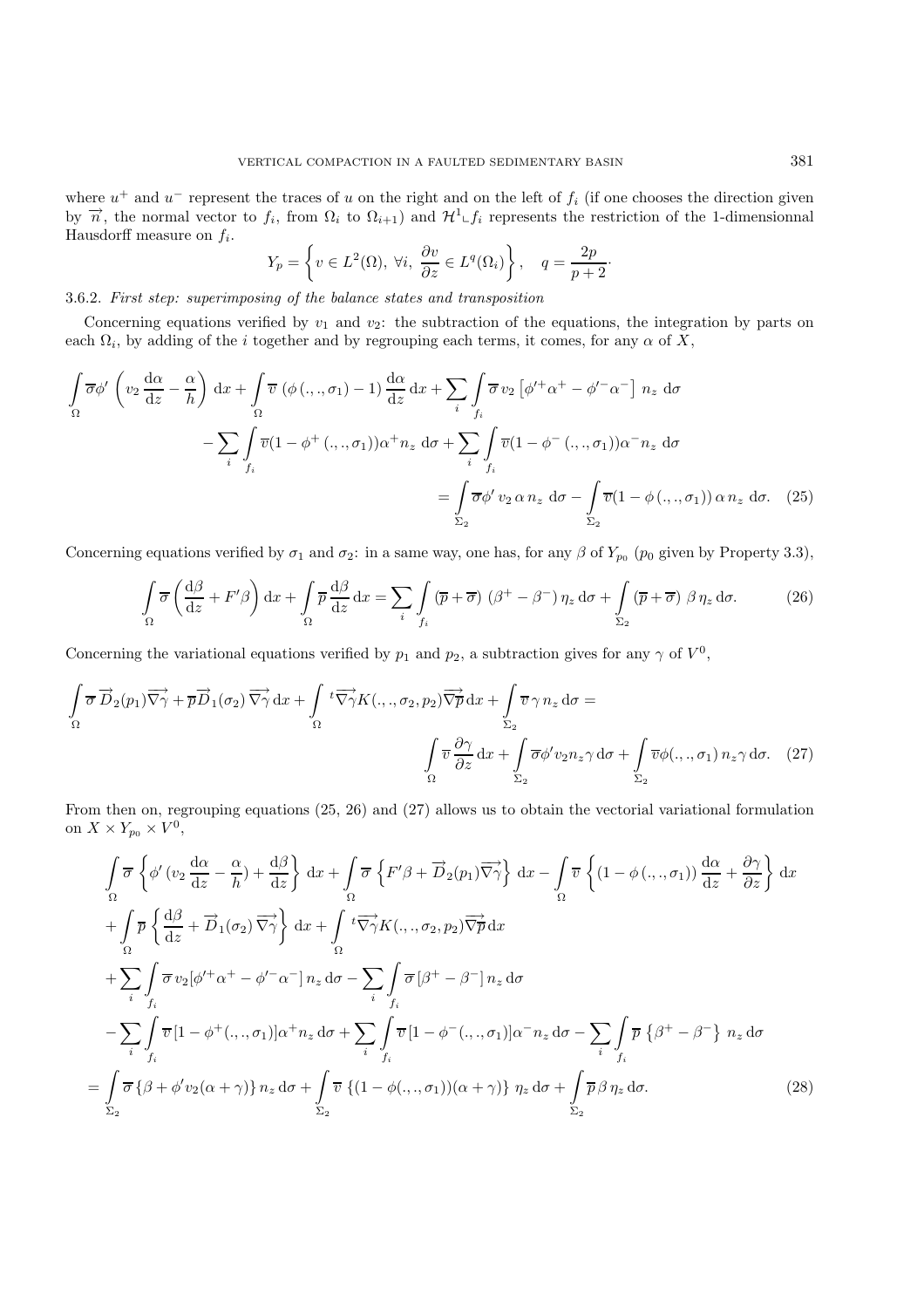Thus, it is enough to find  $(\alpha, \beta, \gamma)$  in  $X \times Y_{P_0} \times V^0$ , solution to the formal dual (or transposed) problem in  $\Omega$ 

$$
(1 - \phi(\ldots, \sigma_1)) \frac{d\alpha}{dz} + \frac{\partial \gamma}{\partial z} = 0,
$$
\n(29)

$$
\phi' \left( v_2 \frac{d\alpha}{dz} - \frac{\alpha}{h} \right) + \left( \frac{d\beta}{dz} + F'\beta \right) + \overrightarrow{D}_2(p_1) \overrightarrow{\nabla}\gamma = 0, \tag{30}
$$

$$
\frac{\partial \beta}{\partial z} + \overrightarrow{D}_1(\sigma_2) \overrightarrow{\nabla \gamma} - \text{Div}\left\{ K(.,.,\sigma_2,p_2) \overrightarrow{\nabla \gamma} \right\} = \overline{p},\tag{31}
$$

with the interface condition on  $f_i$ 

$$
[1 - \phi^+(\cdot, \cdot, \sigma_1)]\alpha^+ = [1 - \phi^-(\cdot, \cdot, \sigma_1)]\alpha^-, \quad \beta^+ - \beta^- = v_2[\phi'^+\alpha^+ - \phi'^-\alpha^)],
$$
\n(32)

and the boundary conditions

$$
\gamma = 0 \text{ on } \Sigma_1, \quad \beta = 0, \ \alpha = -\gamma \text{ on } \Sigma_2, \quad -^{\text{t}} \overrightarrow{n} K(\sigma_2, p_2) \overrightarrow{\nabla \gamma} = 0 \text{ on } \partial \Omega \setminus \Sigma_1. \tag{33}
$$

The dual system  $(29)$ – $(31)$  is linear, but it is strongly coupled (by the equations, as well as by the boundary conditions).

#### 3.6.3. *Second step: existence of a solution to the dual problem*

We are going to consider here a method by substitution. This method allows us to reduce the dual system to a linear equation concerning  $\gamma$ , the dual unknown of the pressure, in the framework of the classical Lax– Milgram's theorem. This theorem, which gives a sufficient condition of existence and uniqueness of a solution, can be too constraining. One can prefer Brezzi–Babuška's theorem ([7], p. 564 for example). But in our case, because of the coupling, the inf sup conditions do not seem immediate to obtain.

Let  $\gamma$  be fixed in  $V^0$ . By a simple quadrature of a linear differential equation on every  $\Omega_i$  (and by using conditions on  $\Sigma_2$  and on  $f_i$ ), one obtains the existence and the uniqueness of the solution  $\alpha[\gamma]$  in X to equation (29) with conditions  $(32)$  and  $(33)$ .

Furthermore, the application  $\alpha: V^0 \to X$ ,  $\gamma \mapsto \alpha[\gamma]$  is linear and continuous [11].

The same work allows us to obtain a result of existence and uniqueness of  $\beta[\gamma]$  in  $Y_{p_0}$  solution to

$$
\frac{d\beta}{dz}[\gamma] + F'\beta[\gamma] + H[\gamma] = 0 \text{ in } \Omega \text{ where } H[\gamma] = \phi'(v_2 \frac{d\alpha}{dz}[\gamma] - \frac{\alpha[\gamma]}{h}) + D_2(p_1)\nabla\gamma,
$$
  

$$
\beta^+ - \beta^- = v_2[\phi'^+\alpha^+ - \phi'^-\alpha^-] \text{ on } f_i, \qquad \beta[\gamma] = 0 \text{ on } \Sigma_2.
$$

One obtains this solution in  $Y_{p_0}$  since,  $\nabla p_1 \in L^p(\Omega)$ ,  $\nabla \gamma \in [L^{p_0}(\Omega)]^2$  and  $\overrightarrow{D}_2(p_1)\overrightarrow{\nabla \gamma} \in L^{q_0}(\Omega)$  where  $q_0 = \frac{2p_0}{p_0 + 2}$ . Also, the application  $\beta: V^0 \to Y_{p_0}, \gamma \mapsto \beta[\gamma]$  is linear and continuous [11].

We are henceforth able to give the dual variational problem and to look for a solution by means of Lax– Milgram's theorem. In order to do so, and in agreement with the modelling, we suppose that  $||\phi'||_{\infty}, ||D_2K||_{\infty}$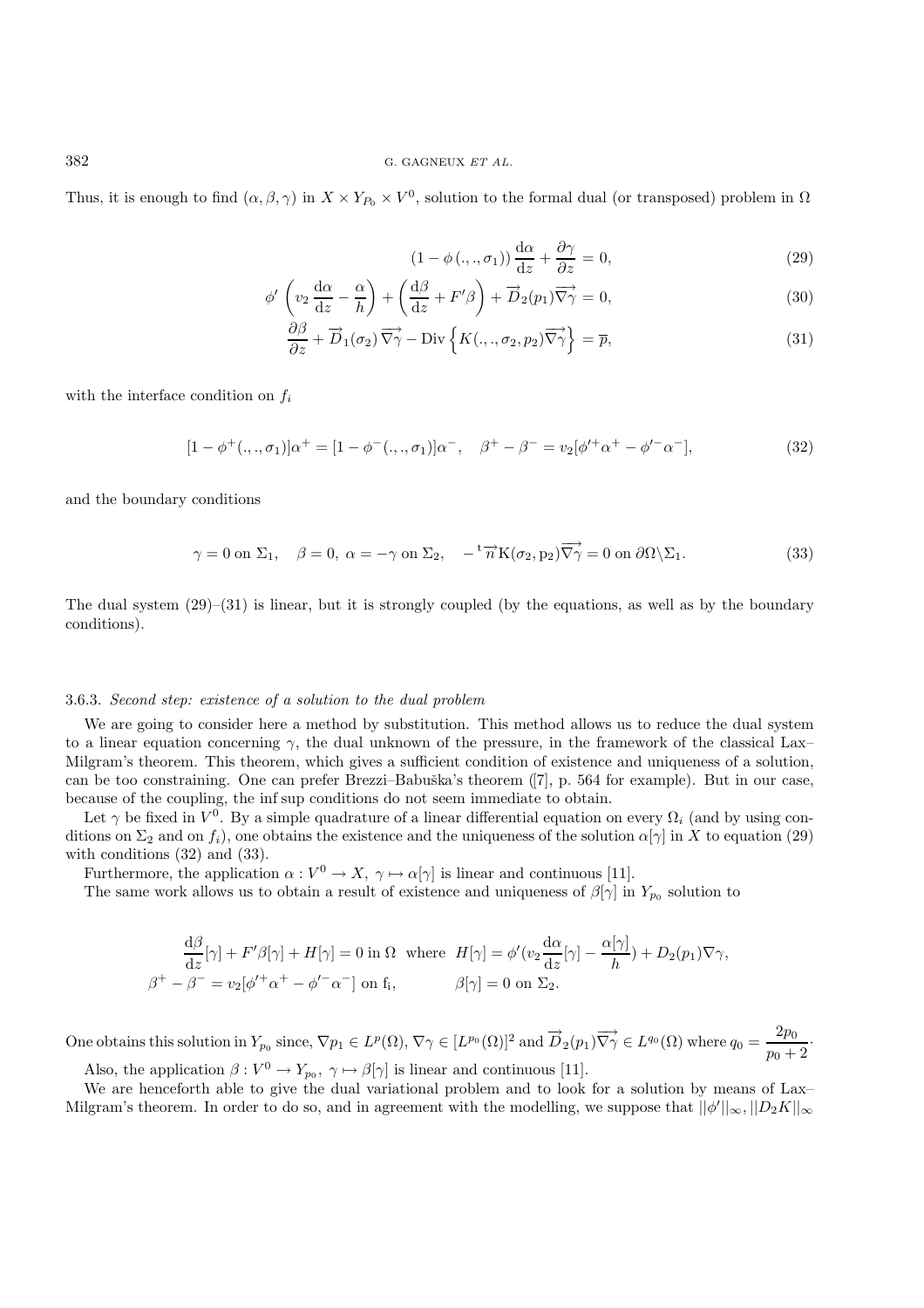and  $||D_1K||_{\infty}$  are small, in a sense precised in the sequel. We note now

$$
(u,v) \mapsto \int_{\Omega} t \overrightarrow{\nabla v} K(\sigma_2, p_2) \overrightarrow{\nabla u} dx + \int_{\Omega} v \overrightarrow{D}_1(\sigma_2) \overrightarrow{\nabla u} dx + \int_{\Omega} v \frac{d\beta}{dz} [u] dx + \sum_{i} \int_{f_i} (\beta^+ [u] - \beta^- [u]) v n_z d\sigma.
$$

As  $\beta[u]$  and  $\sigma[u]$  are linear with respect to  $u, b$  is a bilinear form.

Furthermore, as in dimension 2, the injection of  $H^1(\Omega)$  in  $L^{q'}(\Omega)$  is compact  $(\frac{1}{q} + \frac{1}{q'} = 1)$ , b is continuous on  $V^0 \times V^0$ , for its natural topology. Thus, for any u in  $V^0$ , if  $a = n_w \inf(\lambda_a, \lambda_s)$ , one has

$$
b(u, u) \ge a ||\overrightarrow{\nabla u}||^2 - c(||\phi'||_{\infty} + ||D_2K||_{\infty} + ||D_1K||_{\infty}) ||u||_{V^0}^2,
$$

and as Poincaré's inequality is valid in  $V^0$ , one gets,

$$
\forall u \in V^{0}, \quad b(u, u) \ge a ||u||_{V^{0}}^{2} - c(||\phi'||_{\infty} + ||D_{2}K||_{\infty} + ||D_{1}K||_{\infty})||u||_{V^{0}}^{2}.
$$

From then on, hypothesis concerning the smallness of  $||\phi'||_{\infty}$ ,  $||D_2K||_{\infty}$  and  $||D_1K||_{\infty}$ , which finds here its implicit formulation, insures the coercitivity of the form b and so, the existence of a solution to the dual system. In conclusion, there exists  $(\alpha, \beta, \gamma)$  in  $X \times Y_{p_0} \times V^0$ , verifying the equations (29) and (30) with the condi-

tions (32) and (33), and for any  $\varphi$  of  $V^0$ , the variational equation,

$$
\int_{\Omega} \varphi \left[ \frac{d\beta}{dz} [\gamma] + \overrightarrow{D}_1(\sigma_2) \overrightarrow{\nabla \gamma} \right] dx + \int_{\Omega} {}^{t} \overrightarrow{\nabla \gamma} K(\sigma_2, p_2) \overrightarrow{\nabla \varphi} dx + \sum_{i} \int_{f_i} v_2(\phi'^{+} \alpha^{+}[u] - \phi'^{-} \alpha^{-}[u]) v n_z d\sigma = \langle \overline{p}, \varphi \rangle.
$$

In particular,  $\varphi = \overline{p}$  in (28) leads to  $||\overline{p}||_{L^2(\Omega)}^2 = 0$  and to  $p_1 = p_2$  a.e.

As  $\sigma$  and  $v_s$  are univocaly obtained for a fixed  $p_w$ , one has shown the uniqueness of the solution  $(\sigma, v_s, p_w)$ .

#### 3.6.4. *Alternatives*

Another approach consists in applying Fredholm's alternative as presented in [6] and [12]. This theorem, concerning the wellknown compatibility conditions of linear systems in finite dimension, becomes widespread in the case of compact operators. We are going to develop this method of uniqueness in the next section. A third one is the method of artificial compressibility where one suggests to replace the elliptic equation

$$
\frac{\partial \beta}{\partial z} + \overrightarrow{D}_1(\sigma_2) \overrightarrow{\nabla \gamma} - \text{Div}\left\{ K(\sigma_2, p_2) \overrightarrow{\nabla \gamma} \right\} = \overline{p},
$$

by the parabolic regularization (effect of very weak compressibility)

$$
\varepsilon \frac{\partial \gamma}{\partial t} + \frac{\partial \beta}{\partial z} + \overrightarrow{D}_1(\sigma_2) \overrightarrow{\nabla \gamma} - \text{Div}\left\{ K(\sigma_2, p_2) \overrightarrow{\nabla \gamma} \right\} = \overline{p}.
$$

On the one hand, one needs less hypotheses on the operator (for the existence of a solution) in the parabolic case than in the elliptic case. On the other hand, one needs *a priori* estimations, on the obtained solution  $\gamma_{\varepsilon}$ , and needs to pass to the limit on  $\varepsilon$ , as  $\varepsilon \to 0^+$ .

Finally, a last approach consists in using for this system, although linear, a fixed point method, as the one proposed in the section: existence of a solution.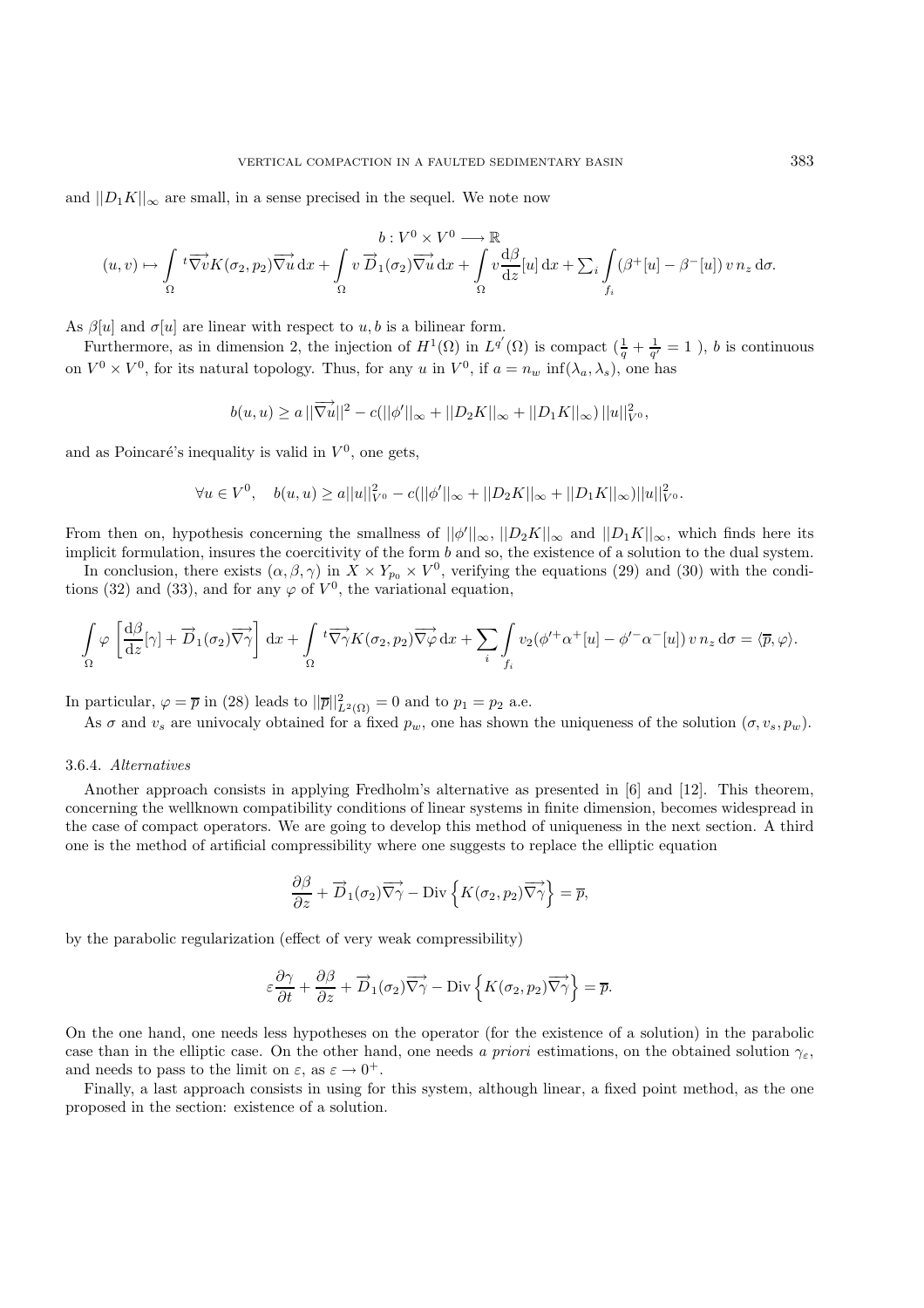It consists, for any fixed  $\gamma$  in  $V^0$ , in resolving in  $V^0$ 

$$
\frac{\partial \beta}{\partial z}[\gamma] + \overrightarrow{D}_1(\sigma_2) \overrightarrow{\nabla \theta} - \text{Div}\left\{ K(\sigma_2, p_2) \overrightarrow{\nabla \theta} \right\} = \overline{p},
$$

and in studying the properties of Application  $S : \gamma \mapsto \theta$ .

As the equations are linear, it is the same for S. As the previous study proves that S is continuous, it is weakly sequentially continuous from  $V^0$  into  $V^0$ . So one has to find a non empty bounded closed convex set, invariant by  $S$ .

By summing up the study of the second step, it comes at once

$$
||\theta||_{V^0} \le c||\overline{p}|| + c(||\phi'||_{\infty} + ||D_2K||_{\infty} + ||D_1K||_{\infty})||\gamma||_{V^0},
$$

so that if  $\eta = c(||\phi'||_{\infty} + ||D_2K||_{\infty} + ||D_1K||_{\infty}) < 1$ , the looked for convex is  $V^0 \cap \overline{B}(0, \frac{c||\overline{p}||}{1-\eta})$ .<br>Even there is proportionic concerning the smallness of certain coefficients in peodod to guess.

Even there, hypothesis concerning the smallness of certain coefficients in needed to guarantee that the invariance of a convex set is gathered.

#### 4. A second case: general amplitude compaction

In this second approach of the discretisation, one does not need any more the smallness of certain coefficients. On the other hand, one considers that  $\phi_i$  is a regular function of arguments x, z and  $\sigma$  and that the function  $\phi : \phi(x, z, \sigma) = \sum_i \phi_i(x, z, \sigma) \mathbb{I}_{\Omega_i}(x, z)$ , is continuous.<br>We propose for this problem, an approach of pred

We propose, for this problem, an approach of predictive-corrective type. That is, if one still denotes by  $h$  the iterative step and  $\sigma_0$  the datum of  $\sigma$  at the previous iteration, and if one supposes h large enough<sup>1</sup> to neglect  $\frac{\partial \phi}{\partial t}$  (asymptotically stable system), one looks for  $(\sigma, v_s, p_w)$  in  $W^0 \times W^{g_s} \times V^{\tilde{P}_{\Sigma_1}}$  solution to

$$
\frac{\partial \sigma}{\partial z} = F(.,., \sigma_0) - \frac{\partial p_w}{\partial z},
$$
\n
$$
\frac{\partial (1 - \phi(.,., \sigma)) v_s}{\partial z} = 0 \text{ on } \Omega_i,
$$
\n
$$
-\text{div}\left\{K(.,., \sigma, p_w)\left(\overrightarrow{\nabla p_w} - \overrightarrow{B}\right)\right\} + \frac{\partial}{\partial z} v_s = 0,
$$
\n(34)

with the same boundary and interfaces conditions.

After an integration of the two first equations, one calls solution to the system any  $(\sigma, v_s, p_w)$  in  $W^0 \times W^{g_s} \times$  $V^{P_{\Sigma_1}}$  such that:

$$
\sigma(x, z) = \int_{\Sigma_1(x)}^z F(.,., \sigma_0(x, s)) ds - p_w(x, z) + P_{\Sigma_1}(x, \Sigma_1(x)),
$$
\n(35)

$$
v_s(x, z) = \frac{1 - \phi(x, \Sigma_1(x), 0)}{1 - \phi(x, z, \sigma(x, z))} g_s(x, \Sigma_1(x)),
$$
\n(36)

$$
\forall \varphi \in V^{0}, \quad \int_{\Omega}^{t} \overrightarrow{\nabla \varphi} K(.,., \sigma, p_{w}) \left( \overrightarrow{\nabla p_{w}} - \overrightarrow{B} \right) dx + \int_{\Omega} \frac{\partial v_{s}}{\partial z} \varphi dx = \int_{\Sigma_{2}} \phi(.,., \sigma) v_{s} n_{z} \varphi d\sigma.
$$
 (37)

As for the first case, a fixed point method leads directly to the existence of a solution.

<sup>1</sup>One works with geologic scale and *<sup>h</sup>* may represent a century.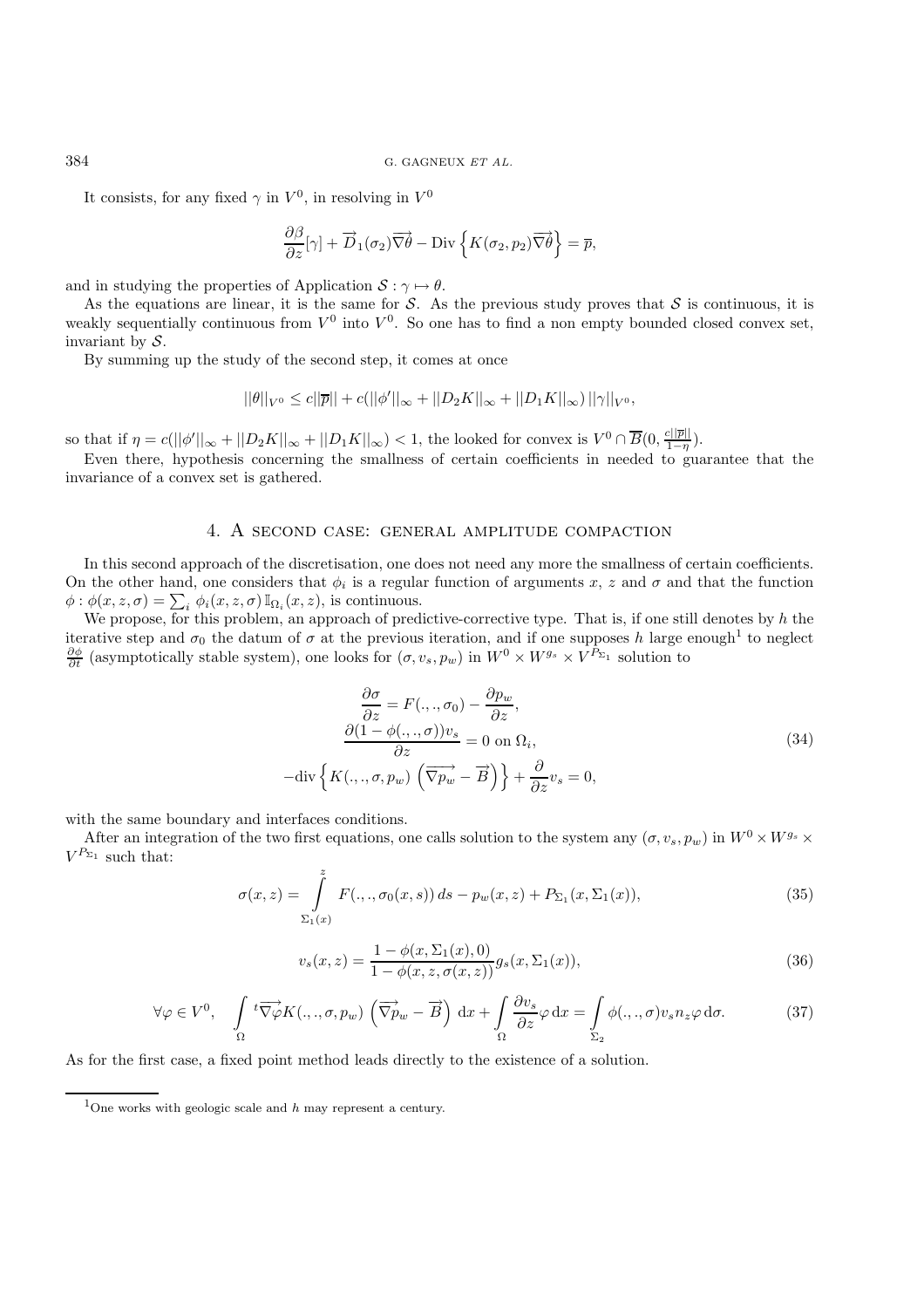# 4.1. **Uniqueness of the solution**

The method used in this section is closed to the one already proposed in Section 3.6.

Using the same calculus as in the first step of this duality method, one is led to look for  $(\alpha, \beta, \gamma)$  *a priori* in  $X \times Y_{p_0} \times V^0$  solution to System

$$
(1 - \phi(.,.,\sigma_1))\frac{d\alpha}{dz} + \frac{\partial\gamma}{\partial z} = 0,
$$

$$
\frac{d\beta}{dz} + \phi'v_2\frac{d\alpha}{dz} + \overrightarrow{D_2}(p_1)\overrightarrow{\nabla\gamma} = 0,
$$

$$
\frac{\partial\beta}{\partial z} - \text{Div}(K(.,.,\sigma_2,p_2)\overrightarrow{\nabla\gamma}) + \overrightarrow{D_1}(\sigma_2)\overrightarrow{\nabla\gamma} = \overline{p},
$$

with the interface conditions on  $f_i$ 

$$
[1 - \phi^+(\cdot, \cdot, \sigma_1)]\alpha^+ = [1 - \phi^-(\cdot, \cdot, \sigma_1)]\alpha^-, \quad \beta^+ - \beta^- = v_2[\phi'^+\alpha^+ - \phi'^-\alpha^-],
$$

and the boundary conditions ([3])

$$
\gamma = 0 \text{ on } \Sigma_1,
$$
  

$$
\beta = 0, \quad \alpha = -\gamma \text{ on } \Sigma_2,
$$
  

$$
-{}^{t}\overrightarrow{n}K(.,.,\sigma_2,p_2)\nabla\gamma = 0 \text{ on } \partial\Omega\setminus\Sigma_1.
$$

But as  $\phi^+ = \phi^-$  and  $\phi'^+ = \phi'^-$  (  $\phi$  is supposed continuous), the interface conditions on  $f_i$  become  $\alpha^+ = \alpha^$ and  $\beta^+ = \beta^-$ .

From then on,  $\alpha$  and  $\beta$  are looked for in W and an algebraic manipulation leads us to look for  $\gamma$  in  $V^0$ solution to

$$
-{\rm Div}\left(K(.,.,\sigma_2,p_2)\overrightarrow{\nabla}\gamma\right)+\overrightarrow{D}_1(\sigma_2)\overrightarrow{\nabla}\gamma+\frac{\phi'v_2}{1-\phi(.,.,\sigma_1)}\frac{\partial\gamma}{\partial z}-\overrightarrow{D}_2(p_1)\overrightarrow{\nabla}\gamma=\overline{p},
$$

*i.e.*

$$
-\text{Div}(A\overrightarrow{\nabla\gamma}) + \overrightarrow{\mathfrak{B}}.\overrightarrow{\nabla\gamma} = \overline{p},
$$

with the boundary conditions of edge

$$
\gamma = 0 \text{ on } \Sigma_1, \quad -^t \overrightarrow{n} K(.,., \sigma_2, p_2) \overrightarrow{\nabla \gamma} = 0 \text{ on } \partial \Omega \backslash \Sigma_1.
$$

Then, the second step is based on an application of Fredholm's alternative.

To conclude, we consider the following family of bilinear forms  $(a_{\lambda})_{\lambda\geq 0}$  on  $V \times V$ 

$$
a_{\lambda}: V \times V \to \mathbb{R}, \quad (u, v) \mapsto \int_{\Omega} t \overrightarrow{\nabla u} A \overrightarrow{\nabla v} dx + \int_{\Omega} \overrightarrow{\mathfrak{B}} \cdot \overrightarrow{\nabla u} v dx + \lambda \int_{\Omega} uv dx,
$$

and a instead of  $a_0$ . We notice that as  $\overrightarrow{\mathfrak{B}} \in (L^{p_0}(\Omega))^2$ , for any u in  $V$ ,  $\overrightarrow{\mathfrak{B}} \cdot \overrightarrow{\nabla u} \in L^{q_0}(\Omega)$ . So thanks to the continuous injection of V in  $L^{q_0'}(\Omega)$ , the trilinear term  $\int_{\Omega} \overrightarrow{B} \cdot \overrightarrow{\nabla u} v \, dx$  has a sense for any v of V and  $a_{\lambda}$  is continuous. Furthermore, one shows that there is a value of  $\lambda$  such that  $a_{\lambda}$  is  $V^0$ -elliptic. So, for any f in  $L^2(\Omega)$ , there exists a unique u in  $V^0$  such that

$$
\forall v \in V, \quad a_{\lambda}(u, v) = \int_{\Omega} f v \, dx. \tag{38}
$$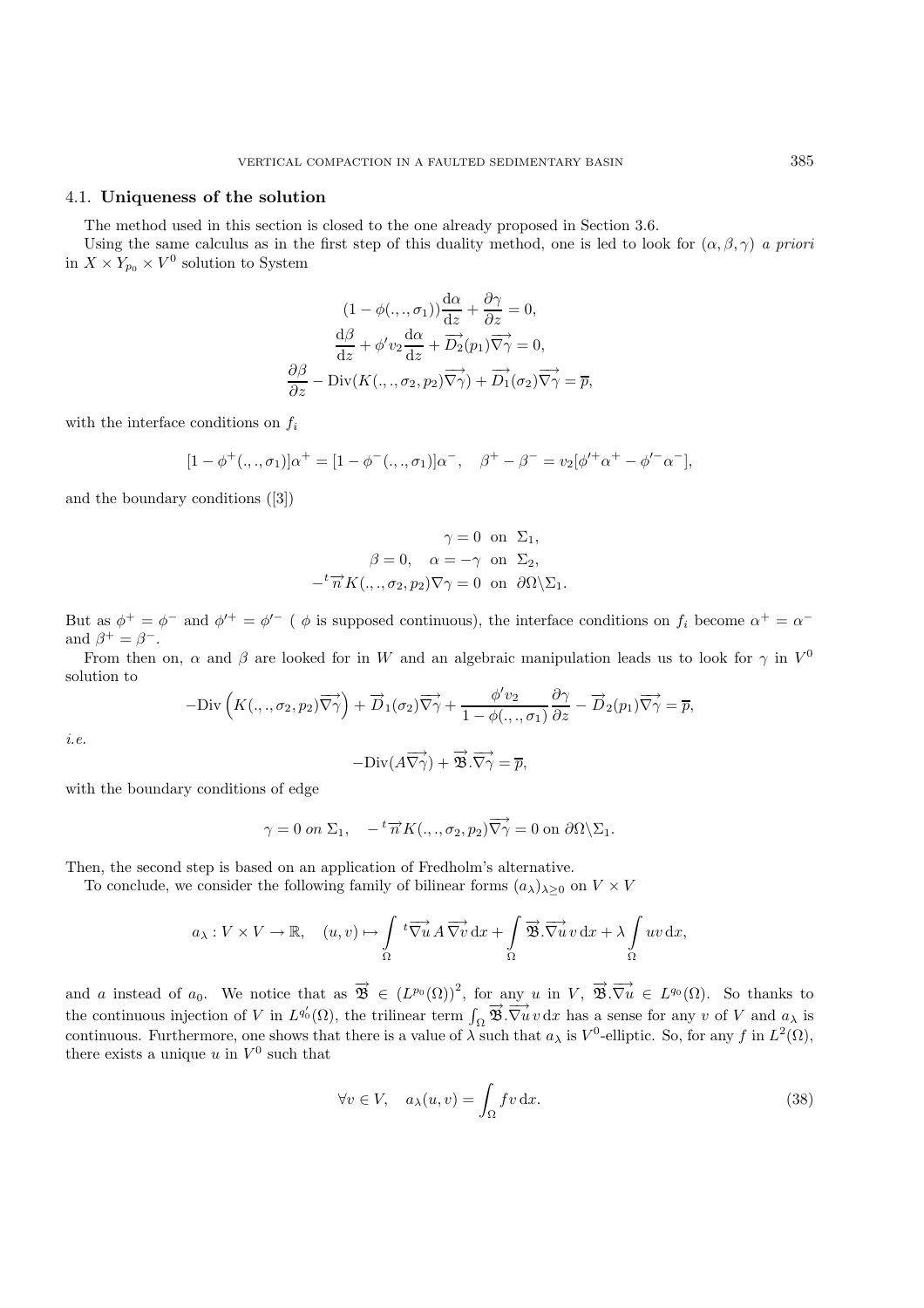From then on, a classic application of Fredholm's alternative  $[6]$  allows us to show that the problem: find u in  $V^0$  such that

$$
\forall v \in V, \quad a(u, v) = \int_{\Omega} fv \, dx,\tag{39}
$$

admits a solution, moreover unique, if the trivial solution is the only solution to (39) when  $f = 0$ .

This last result ensues from the weak maximum principle [12], generalized in  $\Omega \subset \mathbb{R}^N$ , as follows:

In a first step, one shows that u is upper bounded. We consider k such that  $0 \le k \le \gamma = \sup_{\Omega} \cos u$  (possibly infinite) and the test function  $v_k = (u - k)^+$  in (39). It follows the estimation,

$$
c||\overrightarrow{\nabla v}_k||_{L^2(\Omega)^N}^2 \leq ||\overrightarrow{\mathcal{B}}||_{L^{p_0}(\Omega)})||\overrightarrow{\nabla v}_k||_{L^2(\Omega)^N}||v_k||_{L^{q_0'}(\Omega)},
$$

and, since by construction  $v_k$  is not null, it comes, for a big enough value of  $p^*$ ,

$$
||\overrightarrow{\nabla v}_k||_{L^2(\Omega)^N} \leq C ||v_k||_{L^{q_0'}(\Omega)} \leq C \left[ \text{meas(supp } v_k) \right]^{\frac{p^*-q_0}{p^*q_0'}} ||v_k||_{L^{p^*}(\Omega)},
$$

where C represents an arbitrary constant. Finally, the countinuous injection of  $V^0$  in  $L^{p^*}(\Omega)$  leads to

$$
\|\overrightarrow{\nabla v}_k\|_{L^2(\Omega)^N}\leq C[\operatorname{meas}(\operatorname{supp} v_k)]^{\frac{p^*-q_0}{p^*q_0'}}\|\overrightarrow{\nabla v}_k\|_{L^2(\Omega)^N}.
$$

So  $\mathcal{L}^N$  – meas(supp  $v_k \geq C > 0$ , constant independent of k  $(||\overrightarrow{\nabla v}_k||_{L^2(\Omega)^N} > 0$ ). By noticing that supp  $v_k \searrow$ supp  $v_\gamma$  when  $k \nearrow \gamma$ , it ensues from Beppo–Lévi's theorem that

$$
\operatorname{meas}(\operatorname{supp} v_{\gamma}) > 0.
$$

So, there is a non negligeable  $\mathcal{L}^N$ -measurable subset  $\Omega_0$  of  $\Omega$ , such that  $u = \gamma$  a.e. in  $\Omega_0$ . Moreover, since u in  $\mathcal{L}^N$ -integrable on  $\Omega$ ,  $\gamma < +\infty$ .

Second step consists in showing that u is non positive  $\mathcal{L}^N$ -a.e. in  $\Omega$ . In order to do so, let us consider, for any  $\varepsilon > 0$ , the test function  $v_{\varepsilon} = \frac{u^{+}}{\gamma + \varepsilon - u^{+}}$ . From then on, it comes

$$
\int_{\Omega} \frac{\gamma + \varepsilon}{(\gamma + \varepsilon - u^{+})^{2}} t \overrightarrow{\nabla u^{+}} A \overrightarrow{\nabla u^{+}} dx + \int_{\Omega} \overrightarrow{\mathfrak{B}} \cdot \overrightarrow{\nabla u^{+}} \frac{u^{+}}{\gamma + \varepsilon - u^{+}} dx = 0,
$$

and

$$
c\int_{\Omega} \frac{|\overrightarrow{\nabla u^+}|^2}{(\gamma + \varepsilon - u^+)^2} dx \leq \int_{\Omega} |\overrightarrow{\mathcal{B}}| \frac{|\overrightarrow{\nabla u^+}|}{\gamma + \varepsilon - u^+} \frac{u^+}{\gamma + \varepsilon} dx.
$$

One observes that,  $0 \leq \frac{u^+}{\gamma + \varepsilon} \leq 1$ . So, if one notes  $w_{\varepsilon} = \ln \left[ \frac{\gamma + \varepsilon}{\gamma + \varepsilon - u^+} \right]$ ], then  $w_{\varepsilon} \in V^0$ , the chain rule gives  $\overrightarrow{\nabla w}_{\varepsilon} = \frac{\overrightarrow{\nabla u^+}}{\gamma + \varepsilon - u^+}$  and one gets

$$
c\int_{\Omega}|\overrightarrow{\nabla w}_{\varepsilon}|^{2} dx \leq \int_{\Omega}|\overrightarrow{\mathcal{B}}|\,|\overrightarrow{\nabla w}_{\varepsilon}| dx \leq ||\overrightarrow{\mathcal{B}}||_{L^{2}(\Omega)}\,||\overrightarrow{\nabla w}_{\varepsilon}||_{L^{2}(\Omega)}.
$$

In conclusion, by means of Poincaré's inequality, for any  $\varepsilon > 0$ ,  $||w_{\varepsilon}||_{L^2(\Omega)} \le c ||\overrightarrow{\nabla w}_{\varepsilon}||_{L^2(\Omega)} \le C$  (constant independent of  $\varepsilon$ ).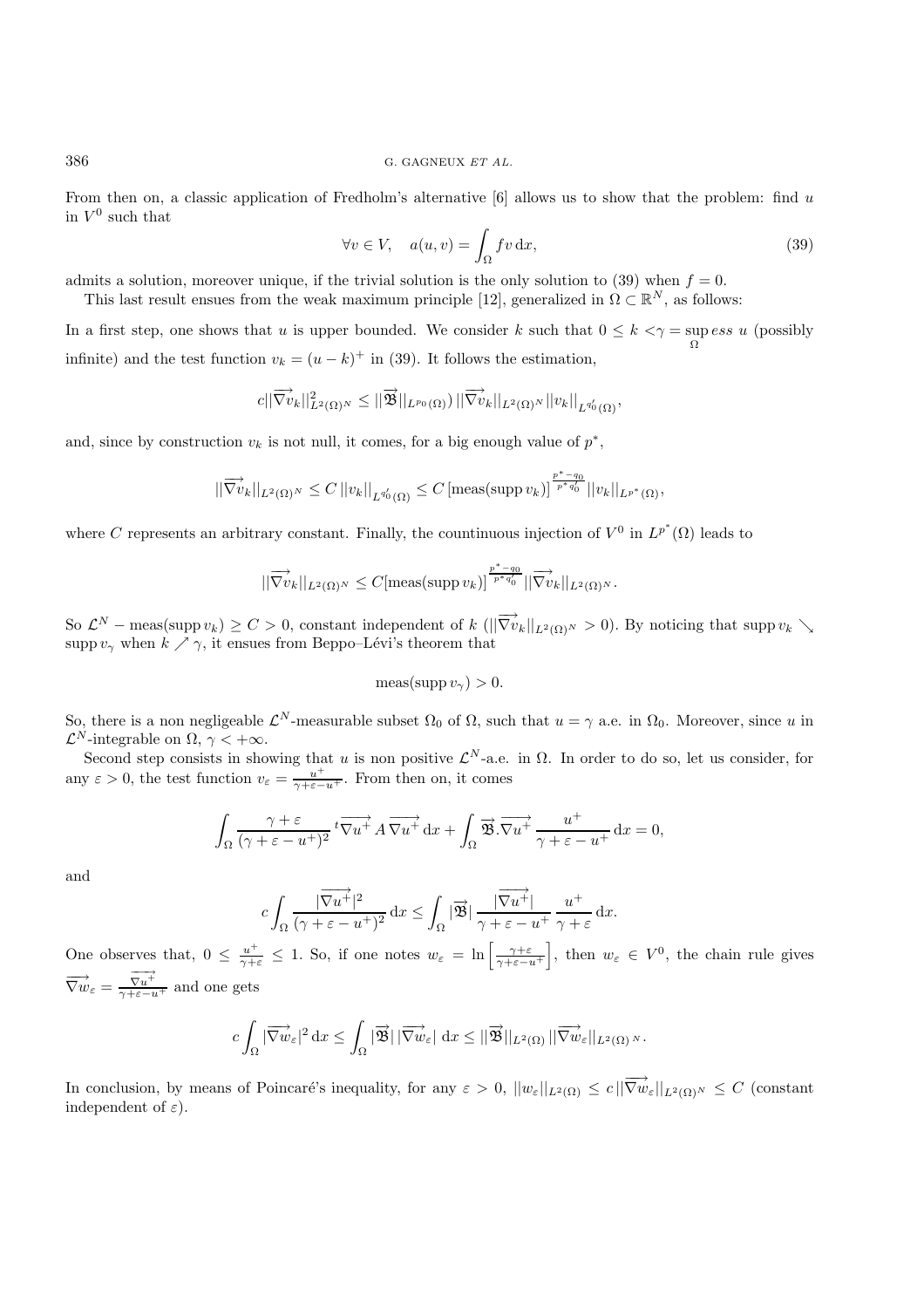If one supposes, by contradiction, the negation of the assertion:  $u \leq 0$  a.e.,  $\gamma > 0$  and it ensues directly that

$$
\left(\ln\left[\frac{\gamma+\varepsilon}{\varepsilon}\right]\right)^2 \text{meas}(\Omega_0) = \int_{\Omega_0} \left(\ln\left[\frac{\gamma+\varepsilon}{\varepsilon}\right]\right)^2 dx
$$
  

$$
= \int_{\Omega_0} \left(\ln\left[\frac{\gamma+\varepsilon}{\gamma+\varepsilon-u^+}\right]\right)^2 dx
$$
  

$$
\leq ||w_{\varepsilon}||^2_{L^2(\Omega)} \leq C \text{ (independent of } \varepsilon).
$$

This situation is impossible since  $(\ln \left[\frac{\gamma+\varepsilon}{\varepsilon}\right])^2$  converges towards  $+\infty$  if  $\varepsilon$  converges to  $0^+$ . Thus,  $\gamma \leq 0$  and by definition of  $\gamma, u \leq 0$  a.e. in  $\Omega$ .

The last step represents the conclusion. It is enough to notice, because of the linear character of the homogeneous equation, that if u is a solution,  $-u$  is also a solution. Thus  $u \leq 0$  and  $u \geq 0$ , *i.e.*  $u = 0$ .

Thus,  $f = \overline{p}$  in (39) leads to the uniqueness of the solution to the primal problem, as it was presented in the study of the first case.

# 5. THE CASE OF DIMENSION 3: CONTROL OF  $p_0$

It is possible to give the same study for a domain of  $\mathbb{R}^3$  of the shape

$$
\Omega = \left\{ (x, y, z) \in \mathbb{R}^3, \ \alpha < x < \beta, \ \varsigma < y < \tau, \ \gamma_1(x, y) < z < \gamma_2(x, y) \right\},
$$

where  $\gamma_i$  are Lipschitzian functions. Problems are concentrated around the possibility of achieving the technique of uniqueness. In particular, the treatment of  $\int_{\Omega} w \overrightarrow{D}_1(\sigma_2) \overrightarrow{\nabla} \gamma \, dx$  when  $w \in V^0$ . That is to find again the result of Proposition 3.3 and more exactly, to know (for technical reasons) if  $p_0 > 3$  is possible.

If one resumes the demonstration of this result, such as proposed in [19], one looks, page 46, for a value of  $p_0 > 2$ , close to 2, such as, according to the notations of the context:  $A_q^{1-\alpha(p_0)} \frac{\lambda_2 - \lambda_1}{\lambda_2 + \lambda_1} n^{\frac{1}{2} - \frac{1}{p_0}} \leq 1$ .

Another method consists, for a fixed value of  $p_0$  ( $p_0 > 3$  for example), to suppose that  $\lambda_1$  is close to  $\lambda_2$ . That is, the conditioning of the matrice  $(a_{ij})_{ij}$ , for the matrix norm subordinate to the euclidian norm, is close to 1.

However, in practice, the relative value of coefficients  $\lambda_s$  and  $\lambda_a$  which specify Kozeny–Carman's tensor of permeability in relation (8) limits the reach of this theoretical remark. The control of  $p_0$ , according to the spirit of the method, requires that the elliptic problem with symmetric and bounded coefficients is a "small" disturbance of Poisson's equation. What is not always turned out (case of strong anisotropy). As soon as the studied environment gives an importance to a space direction (in this particular case, the models of sedimentary basins enters in this frame *via* the hypothesis of vertical line compaction), the control of  $p_0$  is very checked. In practice,  $p_0$  remain very close to  $2^+$  (*cf.* [4]).

*Acknowledgements*. The authors wish to thank the referee for providing many interesting references in this topic and for very attentive and careful revision of the paper.

### **REFERENCES**

- [1] S.N. Antontsev and A.V. Domansky, Uniqueness generalizated solutions of degenerate problem in two-phase filtration. Numerical methods mechanics in continuum medium. Collection Sciences Research, Sbornik, t. **15**, No. 6 (1984) 15–28 (in Russian).
- [2] L. Badea, Adaptive mesh finite element method for the sedimentary basin problem. In honour of Academician Nicolae Dan Cristescu on his 70th birthday, Rev. Roumaine Math. Pures Appl. **45** (2000), No. 2 (2001) 171–181.
- C. Bardos, Problèmes aux limites pour les équations aux dérivées partielles partielles du premier ordre à coefficients réels. Ann. Sci. École Norm. Sup. **3** (1970) 185–233.
- [4] A. Bensoussan, J.L. Lions and G. Papanicolaou, Asymptotic analysis for periodic structures. North-holland, Amsterdam (1978).
- [5] P.A. Bourque, http://www.ggl.ulaval.ca/personnel/bourque/intro.pt/science.terre.html.